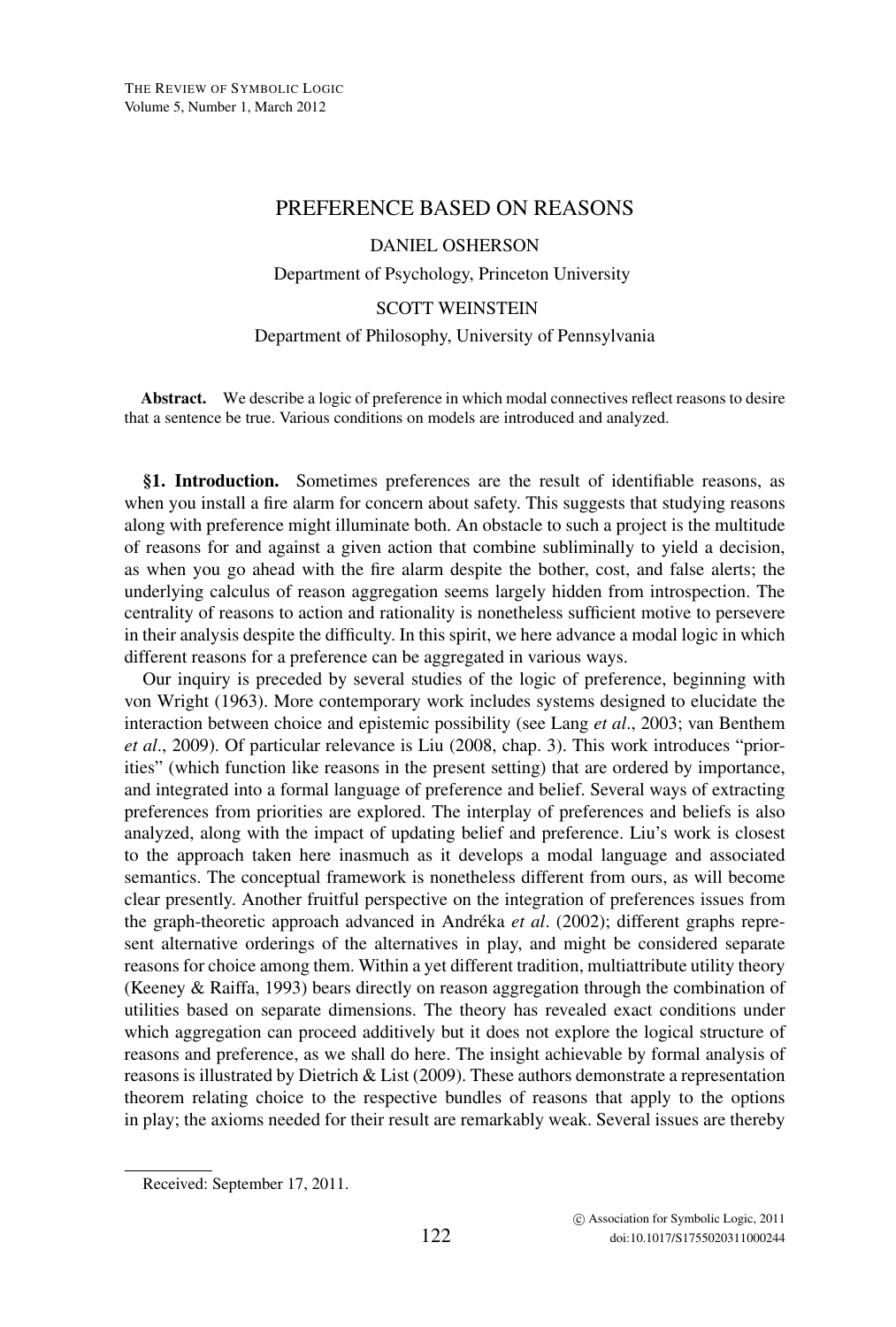clarified, among them the significance of combining reasons (their analysis rests not on individual reasons but on sets of them).

To keep the present project manageable, conceptual issues about the nature of reasons and their role in rational discourse will be set aside. An entry to this literature is provided by Dietrich & List (2009), and sustained discussion is available in Pettit (2002). Of course, the reasons that come to mind are not necessarily those that govern choice (see, e.g., Messick, 1985; Haidt, 2001). Our theory is indifferent to this distinction but it will be more natural to limit examples to conscious effective reasons. The case of the fire alarm serves to convey the character of our theory. Specifically, we picture an agent who imagines a world *that resembles the actual one* but with a fire alarm, and another world (possibly his own) without one. The agent then compares the two worlds according to various utility scales (one that measures safety, another cost, and so forth), as well as a distinct utility scale that takes all the individual scales into account. Our formalism is designed to capture this picture.

We proceed by first introducing the language under investigation. Informal glosses for some of its formulas will clarify the ideas in play. Next the semantics of our logic is presented, followed by consideration of subclasses of models that meet various conditions. We then turn to decidability issues. A discussion of open questions is provided at the end.

**§2. Language.** The present section introduces a family of modal languages, and discusses the intended meaning of the modality. A *language of reason-based preference* is determined by its *signature*, which consists of:

- (a) a nonempty set  $\mathbb P$  of propositional variables
- (b) a nonempty collection S of nonempty subsets of N (the set  $\{0, 1, ...\}$  of natural numbers)

The language of reason-based preference determined by signature  $(\mathbb{P}, \mathbb{S})$  is denoted  $\mathcal{L}(\mathbb{P}, \mathbb{S})$ , and is built from the following symbols.

- (a) the set  $\mathbb P$  of propositional variables
- (b) the unary connective  $\neg$
- (c) the binary connective ∧
- (d) for every set  $X \in \mathbb{S}$ , the binary connective  $\succeq_X$
- (e) the two parentheses

Formulas are defined inductively via:

 $p \in \mathbb{P}$  |  $\neg \varphi$  |  $(\varphi \wedge \psi)$  |  $(\varphi \succeq_X \psi)$  for  $X \in \mathbb{S}$ .

Moreover, we rely on the following abbreviations.

$$
(\varphi \lor \psi) \quad \text{for} \quad \neg(\neg \varphi \land \neg \psi)
$$
\n
$$
(\varphi \to \psi) \quad \text{for} \quad (\neg \varphi \lor \psi)
$$
\n
$$
(\varphi \leftrightarrow \psi) \quad \text{for} \quad ((\varphi \to \psi) \land (\psi \to \varphi))
$$
\n
$$
(\varphi \succeq_{1...k} \psi) \quad \text{for} \quad (\varphi \succeq_{\{1...k\}} \psi)
$$
\n
$$
(\varphi \succ_X \psi) \quad \text{for} \quad (\varphi \succeq_X \psi) \land \neg(\psi \succeq_X \varphi)
$$
\n
$$
(\varphi \approx_X \psi) \quad \text{for} \quad (\varphi \succeq_X \psi) \land (\psi \succeq_X \varphi)
$$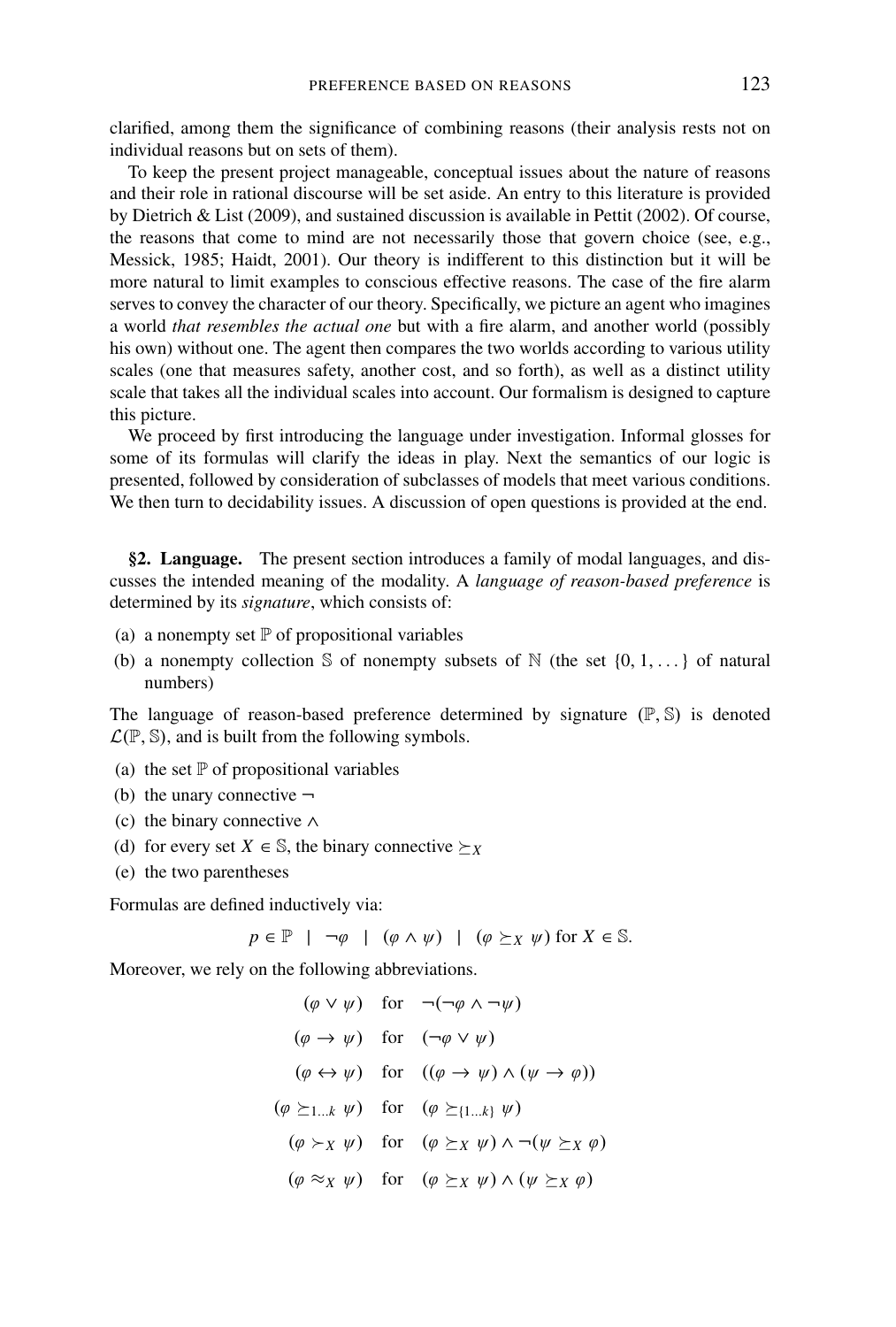$$
(\varphi \preceq_X \psi) \quad \text{for} \quad (\psi \succeq_X \varphi)
$$
  

$$
(\varphi \prec_X \psi) \quad \text{for} \quad (\psi \succ_X \varphi)
$$
  

$$
\top \quad \text{for} \quad (p \to p)
$$
  

$$
\bot \quad \text{for} \quad \neg \top
$$

The formula  $\varphi \succ_1 \psi$  is to be understood along the following lines. Fix an agent A whose reasoning is at issue. Let  $u_1$  be a utility scale that reflects some dimension of interest to  $A$ . Then  $\varphi \succ_1 \psi$  is true just in case:

> A envisions a situation in which  $\varphi$  is true and that otherwise differs little from his actual situation (if  $\varphi$  is already true then  $A$ 's actual situation may well be the one he envisions). Likewise, A envisions a second situation that is like his actual situation except that  $\psi$  is true. Finally, the utility according to  $u_1$  of the first imagined situation exceeds that of the second.

In the fire alarm example,  $A$  envisions his home with a new fire alarm, but with the same furniture, cat, and fireplace as before. Home with no fire alarm is the actual situation, hence especially easy to envision. If  $u_1$  measures safety, and p is "A will purchase a fire alarm" then  $p \succ_1 \neg p$  holds inasmuch as the alarm improves safety. (Since  $\top$  is also true in A's situation,  $p \succ_1 \neg p$  is materially equivalent to  $p \succ_1 \top$ . If A is short on cash, and  $u_2$ reflects finances then  $p \prec_2 \neg p$  is true, whereas the status of  $p \succ_{1,2} \neg p$  depends on the manner in which utilities are aggregated (e.g., averaging, minimum, etc.). More generally, we allow preferences  $\varphi \succ_X \psi$  between arbitrary formulas  $\varphi, \psi$  in view of the (possibly multiple) utilities in  $X \in \mathbb{S}$ . The formula  $\varphi \succ_X \psi$  thus represents A's preference for  $\varphi$ over  $\psi$  when A brings to mind just the reasons indexed in *X*. If  $\bigcup \mathbb{S} \in \mathbb{S}$  then preference *tout court* for  $\varphi$  over  $\psi$  is represented by  $\varphi \succ_{\bigcup \mathbb{S}} \psi$ , that is, taking account of all reasons in play.

Of course, the greater utility of a given situation compared to another is just one way of expressing a reason for preferring the former to the latter. More generality can be achieved by representing each kind of reason by an arbitrary binary relation over situations, instead of insisting on numerical comparisons of cardinal utility. Recourse to such relations will be raised again in the Discussion section. For now, we develop our theory in the context of utility, with the expectation that most readers will find this setting conceptually familiar.

If our agent is presumed to be *moral* then reasons are meant, very roughly, to be *good* (at least, not *bad* ). Morality will here be left unexplored, however. Instead, A is conceived as logically empowered but otherwise like the rest of us. Also notice how little any of this has to do with *reasons to believe* (except for odd cases like being rewarded for reaching genuine religious conviction). Only reasons for preference will be at issue. There is nonetheless one connection to belief that bears comment.

The appeal to situations that differ minimally from the actual one, except for satisfying a given formula, is familiar from well-known theories of counterfactual conditionals (Stalnaker, 1968; Lewis, 1973). It thus risks bedevilment from a similar range of cases. Suppose, for example, that  $p$  is "Winter ends a little earlier than last year." Then too many *p*-worlds offer themselves as alternatives to the actual world (since the set of shorter winters has no member closest to last year's winter). The present endeavor, however, may not be as vulnerable as the earlier one to such cases. For it here suffices that the reasoning agent bring to mind a cognitively salient situation that satisfies the formula in question (e.g., winter a week shorter), not necessarily the maximally similar one. Indeed, the agent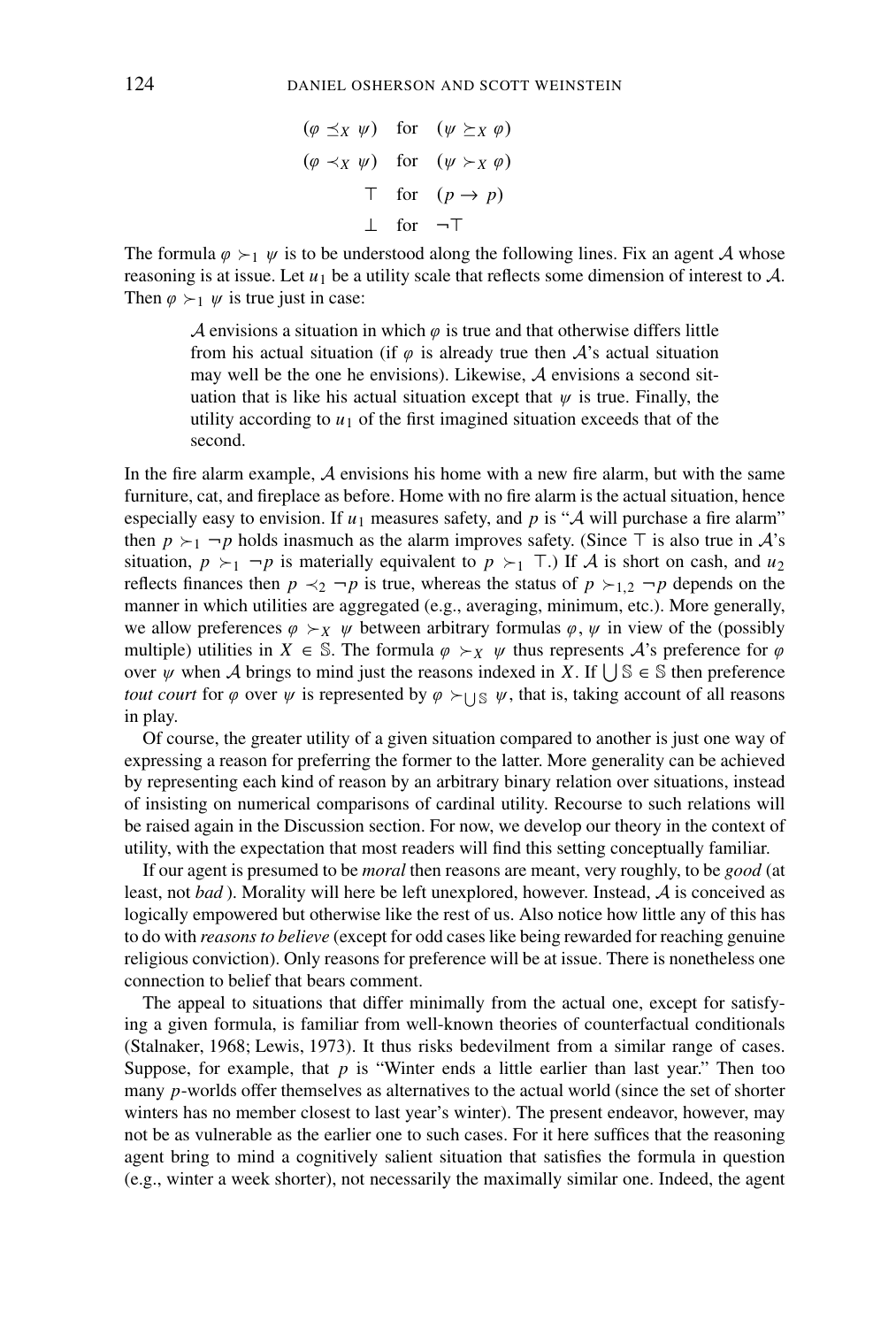may not be prepared to identify the maximally similar *p*-world, or even to understand such an idea. Consistent with this relaxed attitude, to each consistent proposition our semantics assigns a world that represents life were the proposition true, where the choice of world may depend on the agent's current position. Some constraints on the choice will be examined, but otherwise the reasoning agent is on his own. We take all this to be a rough idealization of what happens in actual decision making. One imagines an alternative situation that satisfies the proposition at issue, then evaluates it along various dimensions (i.e., utility scales).

The utility scales that determine the truth of modal formulas are intended to measure the impact on choice of specific considerations, for example, cost, health, professional advancement. Because deliberation is assumed to transpire in a single mind (the agent's), aggregation of different scales into an overall value seems feasible; indeed, people do it all the time. For simplicity, the scales express *expected* utilities, that is, with probabilities already factored in. Thus, the safety improvements envisioned from installing a fire alarm already integrate the agent's confidence that the device will work as advertised.

Even when utility scales are kept separate, languages of reason-based preference allow interesting interactions. For an illustration, first observe that  $\varphi \succ_i \top$  means (roughly) that the  $u_i$ -utility of the envisioned  $\varphi$ -world exceeds that of the actual world. Now consider:

$$
(p \succ_1 \top) \succ_2 \top.
$$

This says that the agent has a  $u_2$ -reason for there being a  $u_1$ -reason in favor of  $p$ . For example, let  $p$  be the assertion that you buy a low-power automobile. Let  $u_2$ -utility be pecuniary:  $u_2(w_1) > u_2(w_2)$  iff you have more cash in  $w_1$  compared to  $w_2$ . Let  $u_1$ -utility reflect personal safety:  $u_1(w_1) > u_1(w_2)$  iff you incur less risk traveling in  $w_1$  than in  $w_2$ . Then the formula asserts that it's in your financial interest that your buying a low-power automobile is in your safety interest—which might well be true inasmuch as low-power vehicles are cheaper.

We conclude this section with another illustration of the interaction of individual utility scales. Consider:

$$
\neg q \succ_1 (p \succ_2 q).
$$

This says that the agent  $u_1$ -prefers that *q* be false rather than  $u_2$ -prefer *p* over *q*. For example, let  $q$  be the assertion that your brother runs for mayor, and let  $p$  be that Miss Smith (no relation) also runs. Let  $u_1$ -utility measure family pride, and let  $u_2$ -utility measure political value to an ailing municipality. Then the formula asserts that from the point of view of family pride, you'd rather that your brother not run for mayor than that Miss Smith be the superior candidate.

**§3. Semantics.** We now provide a formal semantics designed to capture the intuitive picture elaborated in the preceding section. Several preliminary concepts are needed. Fundamental is the choice of a nonempty set W to embody the imaginative possibilities ("worlds") available to an agent in the course of practical deliberation. Subsets of W are called *propositions*. As discussed above, given a nonempty proposition A and a world  $w$ , an agent envisions a salient alternative to w among the worlds in *A*. (If  $w \in A$  then the "alternative" might be  $w$  itself.) We formalize this idea as follows.

DEFINITION 3.1. *A selection function s over* W *is a mapping from* W  $\times$  { $A \subseteq W \mid A \neq \emptyset$ } *to* W *such that for all*  $w \in \mathbb{W}$  *and*  $\emptyset \neq A \subseteq \mathbb{W}$ ,  $s(w, A) \in A$ .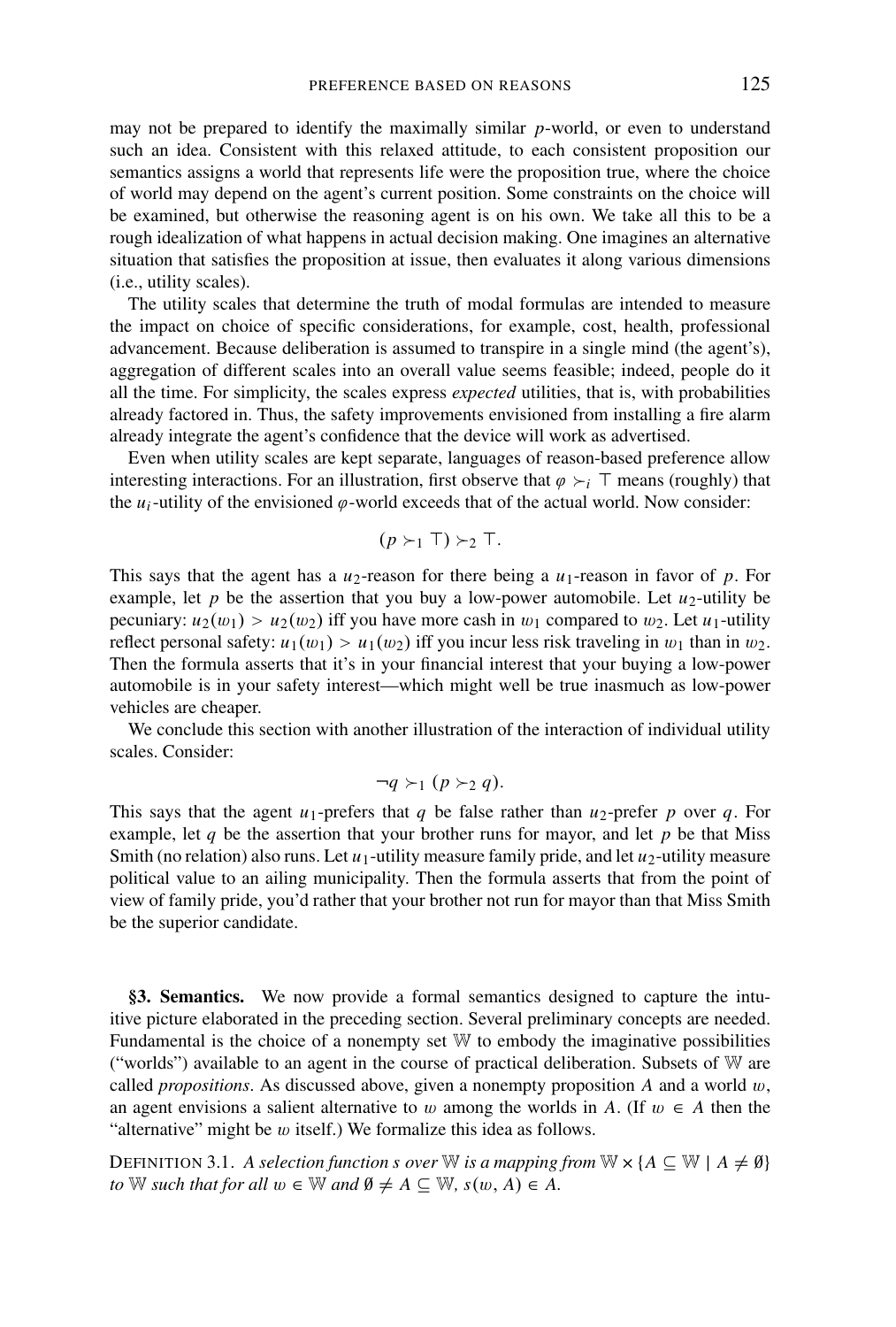Thus,  $s(w, A)$  is a choice of world to represent A, where the choice depends on w. (The idea is that *s* chooses a member of *A* that is similar to w.)

Next, recall that each world can be evaluated according to various utility scales, each involving one or more dimensions of value. All the scales are indexed by members of S.

DEFINITION 3.2. A utility function u over W and S is a mapping from  $W \times S$  to  $\Re$  (the *reals).*

For  $w \in \mathbb{W}$  and  $\{i\}, X \in \mathbb{S}$ , we write  $u(w, \{i\})$  as  $u_i(w)$ , and  $u(w, X)$  as  $u_X(w)$ .

Let  $\mathbb P$  be a nonempty set of propositional variables. Our last preliminary is the assignment of a proposition to each variable in P.

**DEFINITION 3.3.** A truth-assignment (over  $\mathbb{W}$  and  $\mathbb{P}$ ) is a mapping from  $\mathbb{P}$  to the power *set of* W*.*

For a truth-assignment *t*, the idea is that  $p \in \mathbb{P}$  is true in  $w \in \mathbb{W}$  just in case  $w \in t(p)$  (and otherwise false). This is all we need to introduce models.

DEFINITION 3.4. *A model for a signature* (P, S) *is a quadruple* (W,*s*, *u*, *t*) *where*

- *(a)* W *is a nonempty set of worlds;*
- *(b) s is a selection function over* W*;*
- *(c) u is a utility function over* W *and* S*;*
- *(d) t is a truth-assignment over* W *and* P*.*

It remains to specify the proposition (set of worlds) expressed by a formula  $\varphi$  in a model M. This proposition is denoted  $\varphi$ [M], and defined inductively as follows.

DEFINITION 3.5. Let signature  $(\mathbb{P}, \mathbb{S})$ ,  $\varphi \in \mathcal{L}(\mathbb{P}, \mathbb{S})$ , and model  $\mathcal{M} = (\mathbb{W}, s, u, t)$  for (P, S) *be given.*

- *(a) If*  $\varphi \in \mathbb{P}$  *then*  $\varphi[\mathcal{M}] = t(\varphi)$ *.*
- *(b) If*  $\varphi$  *is the negation*  $\neg \theta$  *then*  $\varphi$ [ $\mathcal{M}$ ] = W \  $\theta$ [ $\mathcal{M}$ ].
- *(c)* If  $\varphi$  *is the conjunction*  $(\theta \wedge \psi)$  *then*  $\varphi$ [ $\mathcal{M}$ ] =  $\theta$ [ $\mathcal{M}$ ]  $\cap \psi$ [ $\mathcal{M}$ ].
- *(d)* If  $\varphi$  *has the form*  $(\theta \succeq_X \psi)$  *for*  $X \in \mathbb{S}$ *, then*  $\varphi[\mathcal{M}] = \emptyset$  *if either*  $\theta[\mathcal{M}] = \emptyset$  *or*  $\psi[\mathcal{M}] = \emptyset$ *. Otherwise:*

$$
\varphi[\mathcal{M}] = \{w \in \mathbb{W} \mid u_X(s(w, \theta[\mathcal{M}])) \ge u_X(s(w, \psi[\mathcal{M}]))\}.
$$

Observe that  $(\theta \succeq_X \psi)[\mathcal{M}]$  is defined to be empty if there is no world that satisfies  $\theta$ or none that satisfies  $\psi$ . Thus, we read  $(\theta \succeq_X \psi)$  with existential import ("the  $\theta$ -world") is weakly *X*-better than the  $\psi$ -world," where the definite description is Russellian). In the nontrivial case, let  $A \neq \emptyset$  be the proposition expressed by  $\theta$  in M, and  $B \neq \emptyset$  the one expressed by  $\psi$ . Then (intuitively) world w satisfies  $(\theta \succeq_X \psi)$  in M iff the world selected from *A* as closest to w has utility no less than that of the world selected from *B* as closest to w. A word of caution: the existential requirement on the truth of  $(\theta \succeq_X \psi)$  allows  $\neg(\theta \geq_X \psi) [\mathcal{M}] \neq (\theta \prec_X \psi) [\mathcal{M}]$ . Indeed, if  $\theta[\mathcal{M}] = \emptyset$  then  $\neg(\theta \geq_X \psi) [\mathcal{M}] = \mathbb{W}$ but  $(\theta \prec_X \psi)[\mathcal{M}] = \emptyset$ .

The following definition imports standard terminology and notation to the present context.

DEFINITION 3.6. Let  $\varphi \in \mathcal{L}(\mathbb{P}, \mathbb{S})$  and model  $\mathcal{M} = (\mathbb{W}, s, u, t)$  for  $(\mathbb{P}, \mathbb{S})$  be given.

*(a) M satisfies*  $\varphi$  *just in case*  $\varphi$ [*M*]  $\neq \emptyset$ *.*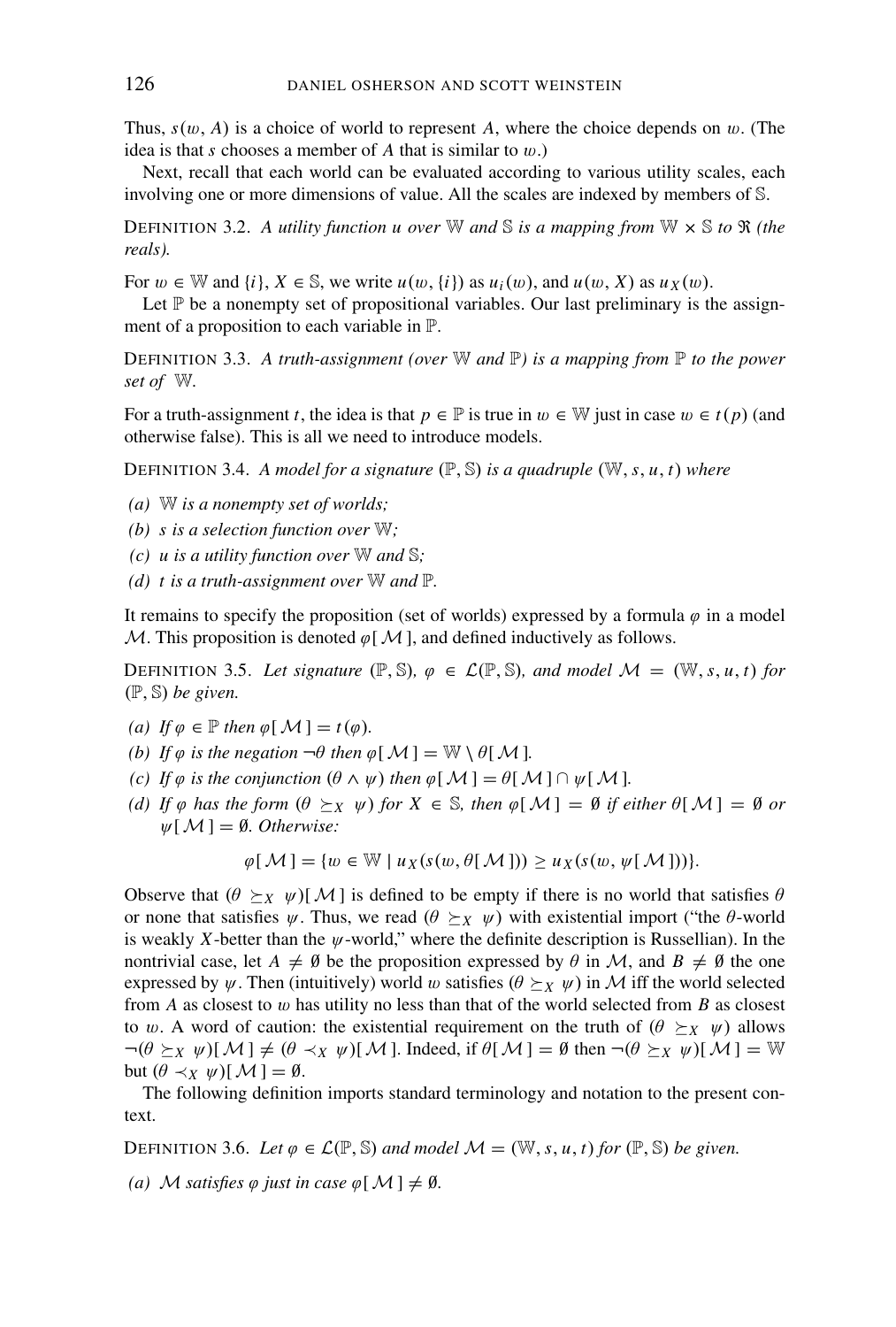- *(b)*  $\varphi$  *is valid in M just in case*  $\varphi$ [*M*] = W.
- *(c)* ϕ *is valid just in case* ϕ *is valid in every model.*
- (d)  $\varphi$  *is valid in a given class C of models just in case*  $\varphi$  *is valid in every model of C.*

We use related expressions (like "satisfiable") in the obvious way. It is noteworthy that our language allows expression of the global modality (see Blackburn *et al*., 2001, sec. 2.1). Choose any *X*  $\in$  S, and for  $\varphi \in \mathcal{L}(\mathbb{P}, \mathbb{S})$  let:

$$
\Box \varphi \stackrel{\text{def}}{=} \neg(\neg \varphi \succeq_X \neg \varphi) \quad \text{and} \quad \Diamond \varphi \stackrel{\text{def}}{=} (\varphi \succeq_X \varphi). \tag{3.7}
$$

Then unwinding clause Definition 3.5d of our semantic definition yields:

PROPOSITION 3.8. *For all*  $\varphi \in \mathcal{L}(\mathbb{P}, \mathbb{S})$  *and models*  $\mathcal{M} = (\mathbb{W}, s, u, t)$ :

- $(a) \Box \varphi[M] \neq \emptyset \text{ iff } \Box \varphi[M] = \mathbb{W} \text{ iff } \varphi[M] = \mathbb{W}.$
- *(b)*  $\Diamond \varphi \mathop{[}\mathcal{M} \mathop{]} \neq \emptyset$  *iff*  $\Diamond \varphi \mathop{[}\mathcal{M} \mathop{]} = \mathbb{W}$  *iff*  $\varphi \mathop{[}\mathcal{M} \mathop{]} \neq \emptyset$ .

It follows from Proposition 3.8 that the axioms of S5 are valid for  $\Box$  and  $\Diamond$ . Other valid formulas of our language include the following (proofs are easy). For all  $X \in \mathbb{S}$ , and  $\varphi, \psi, \theta \in \mathcal{L}(\mathbb{P}, \mathbb{S})$ :

$$
\vdash ((\varphi \succeq_X \psi) \land (\psi \succeq_X \theta)) \rightarrow (\varphi \succeq_X \theta)
$$
\n
$$
\vdash (\Diamond \varphi \land \Diamond \psi) \rightarrow ((\varphi \succeq_X \psi) \lor (\psi \succeq_X \varphi))
$$
\n
$$
\vdash (\Diamond \varphi \land \Diamond \psi) \leftrightarrow (\neg (\varphi \succeq_X \psi) \leftrightarrow (\psi \succ_X \varphi))
$$
\n
$$
\vdash \neg (\bot \succeq_X \varphi) \text{ and } \vdash \neg (\varphi \succeq_X \bot)
$$
\n
$$
\vdash \Diamond \varphi \rightarrow (\varphi \approx_X \psi) \text{ if } \varphi \text{ and } \psi \text{ are equivalent.}
$$

The next two sections introduce subclasses of structures which conform to various hypotheses; we explore the logical principles validated thereby. The hypotheses considered in Section §4 are called *frame properties* because their definition depends on just the worlds and selection function of a model, that is, on just its "frame." The remaining hypotheses (Section §5) involve utility and the assignment of propositions to variables. Several of the properties discussed below have already appeared within order-theoretic approaches to preference, for example, in Levi (1986, chap. 6).

**§4. Stronger theories based on frame properties of models.** For this section, let model  $M = (\mathbb{W}, s, u, t)$  have signature  $(\mathbb{P}, \mathbb{S})$ .

4.1. Reflexivity. If a world w satisfies a formula  $\varphi$  then the "nearest"  $\varphi$ -world is intuitively  $w$  itself. This condition is not imposed on selection functions by Definition 3.1 but can be added as follows.

DEFINITION 4.1. M *is reflexive just in case for all*  $w \in \mathbb{W}$  and  $A \subseteq \mathbb{W}$ *, if*  $w \in A$ *, then*  $s(w, A) = w$ .

The formula exhibited in the following proposition illustrates the impact of reflexivity. It says that a given proposition is at least as good as the status quo or its negation is.

PROPOSITION 4.2. Let  $\varphi$  be  $(p \succeq_X T) \vee (\neg p \succeq_X T)$ . Then  $\varphi$  is invalid but valid in the *class of reflexive models.*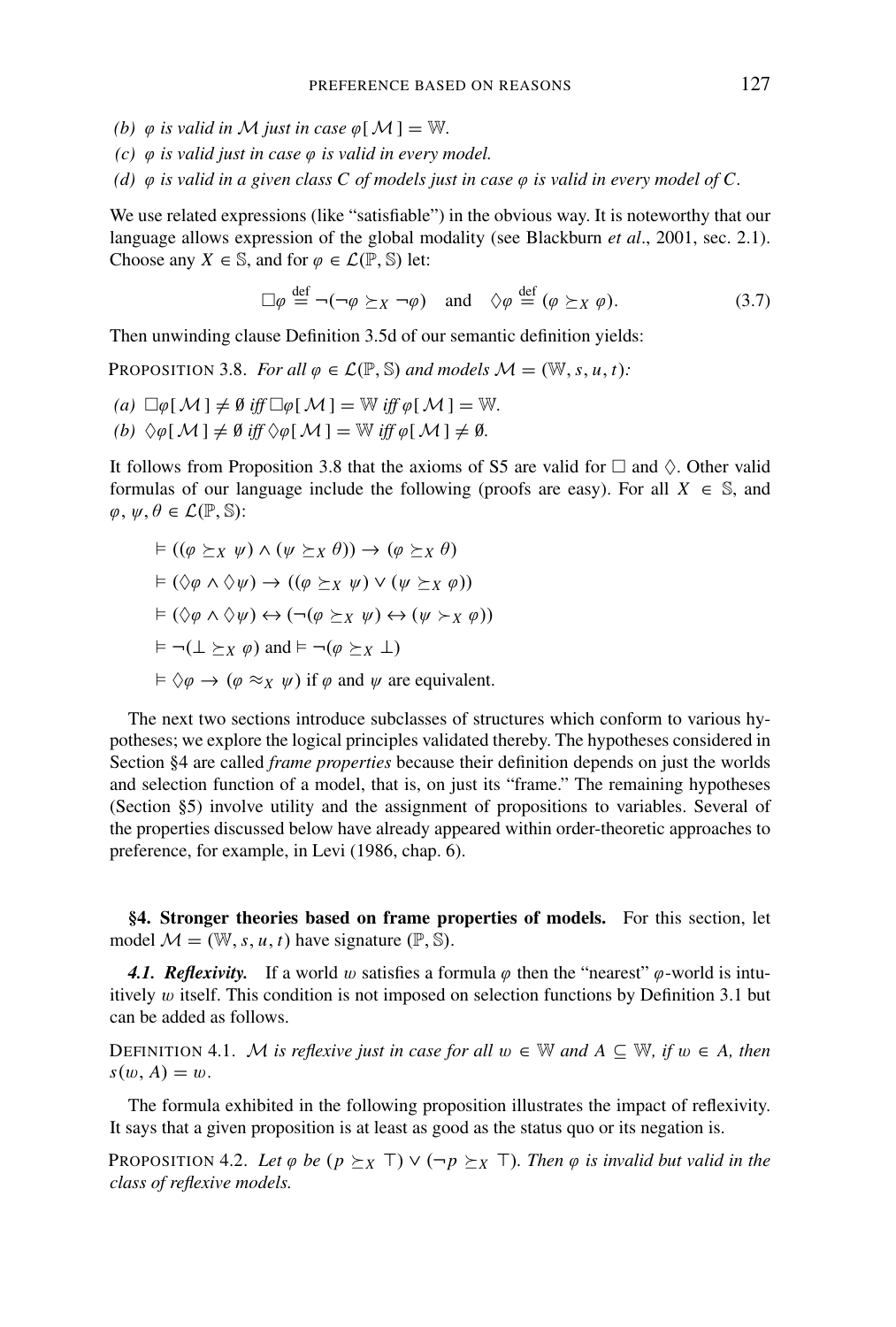*Proof.* To verify the invalidity of  $\varphi$ , suppose that  $\mathbb{W} = \{w_0, w_1, w_2\}$ ,  $t(p) = \{w_0, w_1\}$ ,  $s(w_0, \{w_0, w_1\}) = s(w_0, p[M]) = w_1, s(w_0, \{w_2\}) = s(w_0, \neg p[M]) = w_2,$  $s(w_0, W) = s(w_0, T[M]) = w_0$ , and  $u_X(w_0) > u_X(w_1), u_X(w_2)$ . Then it is easy to see that  $w_0 \notin \varphi[\mathcal{M}]$  hence  $\varphi$  is not valid.

On the other hand, suppose that M is reflexive, and let  $w_0 \in \mathbb{W}$ . Then either  $w_0 \in$  $p[M]$  or  $w_0 \in \neg p[M]$ , say the former (the other case is parallel). By reflexivity,  $s(w_0, p[M]) = w_0$ . Likewise,  $w_0 \in T[M] = W$ , so again by reflexivity,  $s(w_0, T[M]) = w_0$ . Since  $u(x(w_0)) \ge u(x(w_0))$   $w_0 \in \mathcal{C}[M]$  $w_0$ . Since  $u_X(w_0) \ge u_X(w_0)$ ,  $w_0 \in \varphi[M]$ .

Reflexivity entails that some formulas are satisfied only by infinite models.

**PROPOSITION 4.3.** *There is*  $\varphi \in \mathcal{L}(\mathbb{P}, \mathbb{S})$  *such that*  $\varphi$  *is satisfied by some infinite reflexive model but by no finite reflexive model.*

*Proof.* Let  $\varphi$  be the conjunction of the following formulas.

$$
\begin{array}{ll} (4.4) & (a) \ \Box(p \to (p \prec_X \neg p)) \\ (b) \ \Box(\neg p \to (\neg p \prec_X p)) \end{array}
$$

It is easy to verify that  $\varphi$  is satisfied by a model whose worlds form an  $\omega$ -sequence when ordered by  $u_x$ , and which alternate between satisfying p and  $\neg p$ . On the other hand, suppose for a contradiction that  $\varphi$  is satisfied by finite model  $\mathcal{M} = (\mathbb{W}, s, u, t)$ . Then some  $w_0 \in \mathbb{W}$  has maximum  $u_x$  utility. Suppose that  $w_0$  satisfies p (the other case is parallel). Then (4.4)a and Reflexivity imply that there is  $w_1 \in \mathbb{W}$  satisfying  $\neg p$  such that  $u_X(w_0) < u_X(w_1)$ . This contradicts the choice of  $w_0$  as having maximum  $u_X$  utility.

*4.2. Regularity.* If you think that living in Boston is most similar to your current situation among the set of all addresses in New England then shouldn't you think that living in Boston is most similar to your current situation among the set of all addresses in Massachusetts? A similar principle is standardly applied to choice (Sen, 1971) even though its violation has been documented in several empirical studies (e.g., Payne & Puto, 1982; Tentori *et al.*, 2001). In the present setting, we are led to the following constraint on selection.

DEFINITION 4.5. M *is regular just in case for all*  $w \in \mathbb{W}$ , *nonempty*  $A \subseteq B \subseteq \mathbb{W}$ , *and*  $w_1 \in A$ : If  $s(w, B) = w_1$  then  $s(w, A) = w_1$ .

Regularity validates the formula appearing in the next proposition. An instance is this: If buying either a Ford or a Chevy makes more sense than buying a Toyota then either it makes more sense to buy a Ford than a Toyota, or it makes more sense to buy a Chevy than a Toyota (or both).

PROPOSITION 4.6. Let  $\varphi$  be  $((p \lor q) \succ_X r) \to ((p \succ_X r) \lor (q \succ_X r))$ . Then  $\varphi$  is invalid *but valid in the class of regular models.*

*Proof.* A countermodel for  $\varphi$  is easy to devise. To show validity in the regular models, suppose that M is regular, and let  $w \in ((p \lor q) \rightarrow x r)[M]$  be given. Then there are  $w_1, w_2 \in \mathbb{W}$  with:

 $(4.7)$  *(a)*  $w_1 = s(w, (p \vee q)[\mathcal{M}])$ , *(b)*  $w_2 = s(w, r[M])$ *, and (c)*  $u_X(w_1) > u_X(w_2)$ .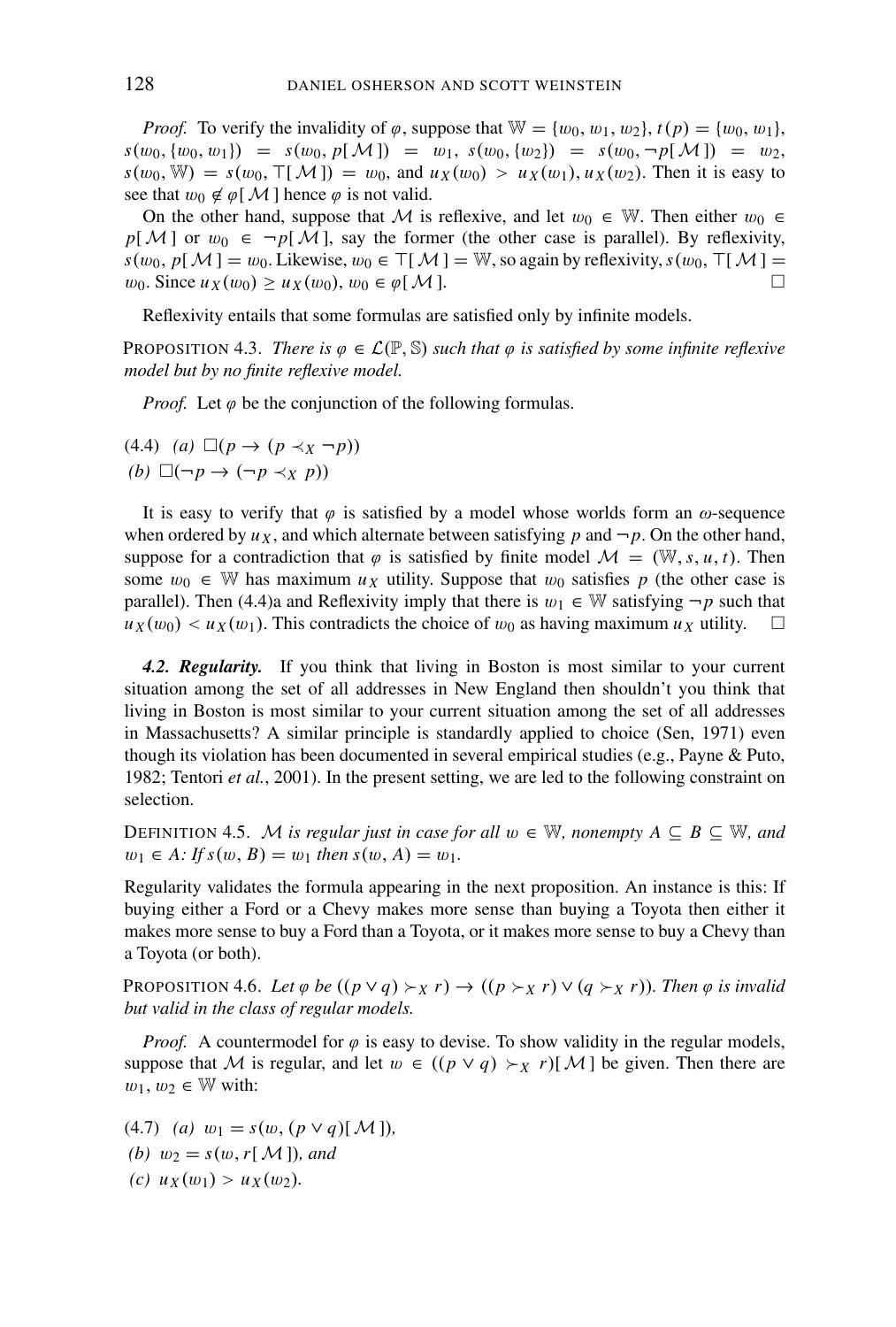By (4.7)a, either  $w_1 \in t(p)$  or  $w_1 \in t(q)$ , say the latter (the other case is parallel). Since *q*[M] ⊆ (*p* ∨ *q*)[M], it follows from regularity that  $w_1 = s(w, q[M])$ . In view of  $(4.7)$ b and c,  $w \in (q \succ_X r)[\mathcal{M}].$ 

The combination of reflexivity and regularity validates the following formula, which exhibits modal embedding.

$$
((p \prec_1 T) \succ_2 (q \prec_1 T)) \to (\neg p \succ_2 \neg q). \tag{3.7}
$$

For an instance, suppose that  $p$ ,  $q$  represent plans for new shopping malls, and that  $u_1$ ,  $u_2$ measure their political and ecological interest, respectively. Then (3.7) asserts: If it is ecologically better for  $p$  than for  $q$  to politically backfire then abstaining from  $p$  is ecologically better than abstaining from *q*.

PROPOSITION 4.9. *Formula (3.7) is invalid but valid in the class of models that are reflexive and regular.*

*Proof.* The invalidity of (3.7) is easy to verify. For validity in the class of reflexive regular models, let reflexive regular model  $\mathcal{M} = (\mathbb{W}, s, u, t)$  and  $w \in \mathbb{W}$  be given. Suppose that:

 $(4.10)$   $w \in ((p \prec_1 \top) \succ_2 (q \prec_1 \top)) [M].$ 

We must show:

 $(4.11)$   $w \in (-p \succ_2 \neg q)[\mathcal{M}]$ .

By (4.10), there are  $w_1, w_2 \in \mathbb{W}$  with:

 $(4.12)$   $(a) \succ_1 \top$  $(\mathcal{M}) \neq \emptyset$ , *(b)*  $w_1 = s(w, (p \prec_1 \top) [\mathcal{M}]),$ *(c)*  $w_2 = s(w, (q \prec_1 \top) [M])$ , *(d)*  $u_2(w_1) > u_2(w_2)$ .

By reflexivity, it is easy to verify:

 $(4.13)$  *(a)*  $(p \prec_1 T)[\mathcal{M}] \subseteq \neg p[\mathcal{M}]$ , *(b)*  $(q \prec_1 T)[M] ⊂ ¬q[M]$ *.* 

So by (4.12)a,b and (4.13), we have  $\neg p[\mathcal{M}] \neq \emptyset$  and  $\neg q[\mathcal{M}] \neq \emptyset$ . Hence there are  $w_1^*, w_2^* \in \mathbb{W}$  with:

 $(4.14)$  *(a)*  $w_1^* = s(w, \neg p[M]),$ *(b)*  $w_2^* = s(w, \neg q[M]).$ 

But by (4.12)a, (4.13)a, (4.14)a, and regularity,  $w_1^* = w_1$ . Likewise, by (4.12)b, (4.13)b, (4.14)b, and regularity,  $w_2^* = w_2$ . Thus, (4.12)c implies  $u_2(w_1^*) > u_2(w_2^*)$  which together with  $(4.14)$  yields  $(4.11)$ .

An alternative formulation of regularity is given by the following definition and proposition.

DEFINITION 4.15. M *is locally lexicographic just in case for every*  $v \in \mathbb{W}$  *there is a well order*  $R_v$  *of* W such that for all  $A \subseteq W$ ,  $s(v, A)$  is the  $R_v$ -least member of A.

PROPOSITION 4.16. *A model is regular if and only if it is locally lexicographic.*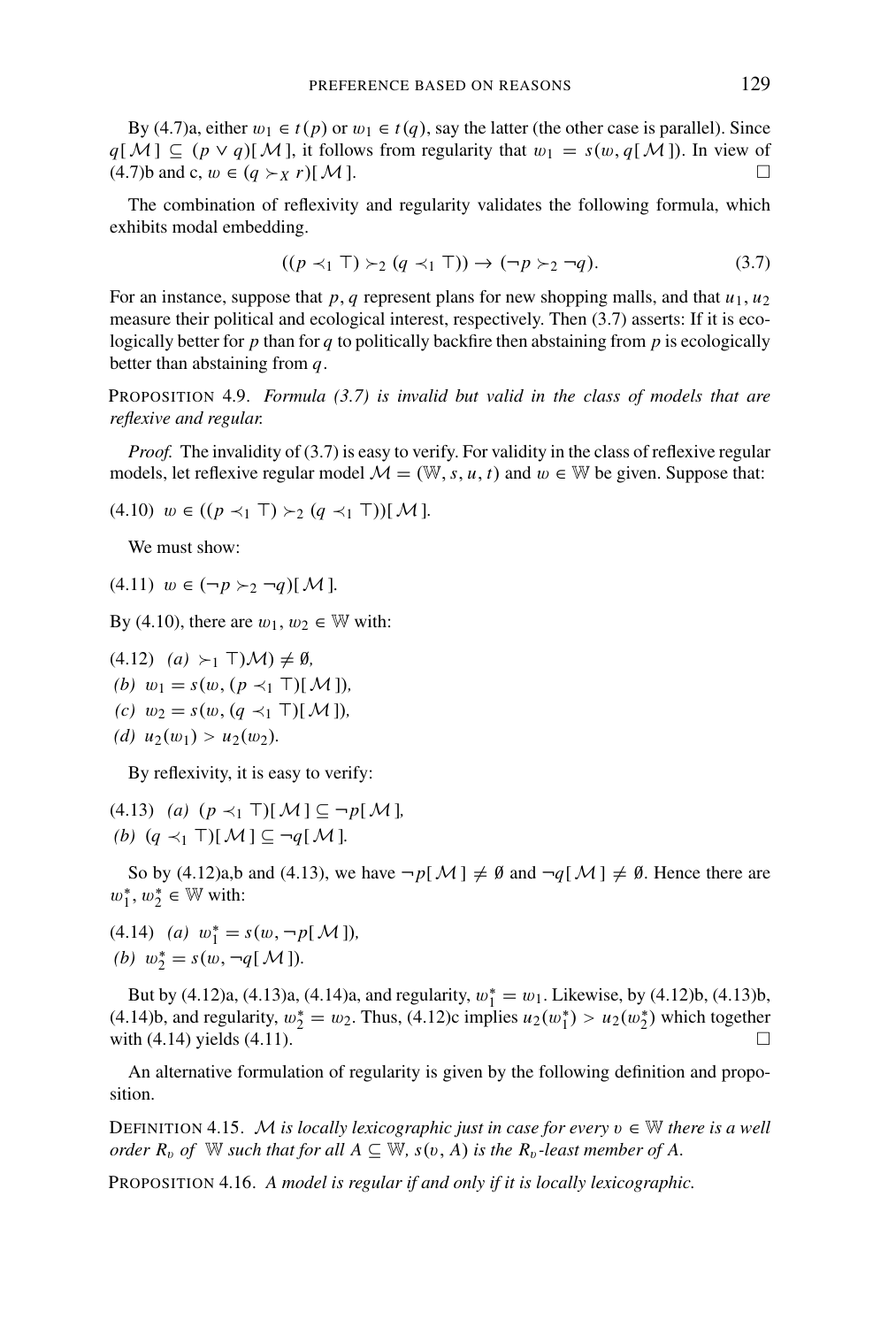*Proof.* The right-to-left direction is immediate. For the other direction we proceed as follows. Suppose (W, s, u, t) is regular and  $v \in W$ . Define by transfinite recursion a wellordering  $R_v$  of W as follows. For every ordinal  $\alpha$  let  $w_\alpha = s(v, W - \{w_\beta | \beta < \alpha\}).$ [So  $w_0 = s(v, W)$ .] Now let s' be the following locally lexicographic selector. For every nonempty proposition *A*,  $s'(v, A) = w_\alpha$  where  $\alpha$  is the least ordinal  $\gamma$  such that  $w_\gamma \in A$ .

It suffices to show that for every nonempty proposition  $A$ ,  $s(v, A) = s'(v, A)$ . Let *s*<sup> $′$ </sup>(*v*, *A*) = *w<sub>a</sub>*. By our construction, *A* ⊆ ( $\mathbb{W} - \{w_{\beta} | \beta < \alpha\}$ ). By definition, *s*(*v*,  $\mathbb{W} \{w_{\beta} | \beta < \alpha\}$  =  $w_{\alpha}$ . But  $w_{\alpha} \in A$ , so by the regularity of *s*,  $s(v, A) = w_{\alpha}$ .

*4.3. Metric selection.* A natural way to express the thought that selection chooses "nearby" worlds is via a metric on W. The following definition gives form to this idea.

DEFINITION 4.17. *A selection function s over* W *is metrizable just in case there is a metric d* : W  $\times$  W →  $\Re$  *such that for all*  $w \in \mathbb{W}$  *and*  $\emptyset \neq A \subseteq \mathbb{W}$ *, s*(*w*, *A*) *is the unique d-closest member of A to w.*  $M = (\mathbb{W}, s, u, t)$  *is metric just in case s is metrizable.* 

Note that *s* is metrizable only if *d*-closest worlds exist (there are no chains of worlds ever *d*-closer to w).

EXAMPLE 4.18. *The following model is reflexive and regular but not metric. Let*  $W =$ {w0, w1, w2}*, and let s be the (unique) reflexive selection function that satisfies:*

> $s(w_0, \{w_1, w_2\}) = w_1$  $s(w_1, \{w_0, w_2\}) = w_2$  $s(w_2, \{w_0, w_1\}) = w_0$

*It is easy to see that s must also be regular. But s is not metrizable since otherwise the three selections imply*  $d(w_0, w_1) < d(w_0, w_2)$ *,*  $d(w_1, w_2) < d(w_0, w_1)$ *, and*  $d(w_0, w_2) <$  $d(w_1, w_2)$ , for some distance metric d. But these inequalities yield  $d(w_0, w_2) < d(w_0, w_2)$ , *contradiction.*

As a straightforward consequence of Definition 4.17, we have:

PROPOSITION 4.19. *Every metric model is reflexive and regular. Also, every metric model is countable.*

More consequentially, the next theorem shows that notwithstanding the fact that the metric models are a proper subset of the reflexive and regular models, metric validity reduces to reflexive regular validity. See the Appendix for proof.

THEOREM 4.20. *Every formula which is valid in the class of metric models, is valid in the class of reflexive and regular models.*

*4.4. Lexicographic ordering.* Let us consider another way to strengthen regularity.

DEFINITION 4.21. <sup>M</sup> *is lexicographic just in case there is a well order R of* <sup>W</sup> *such that for all*  $w \in \mathbb{W}$  *and*  $A \subseteq \mathbb{W}$ *, s*( $w$ *, A*) *is the R-least member of A.* 

Thus, the definition provides a uniform version of the local lexicographic property formulated in Definition 4.15. All lexicographic models are regular but not vice versa. The added constraint imposed by the lexicographic property validates some additional formulas as shown by the following proposition (whose proof is elementary).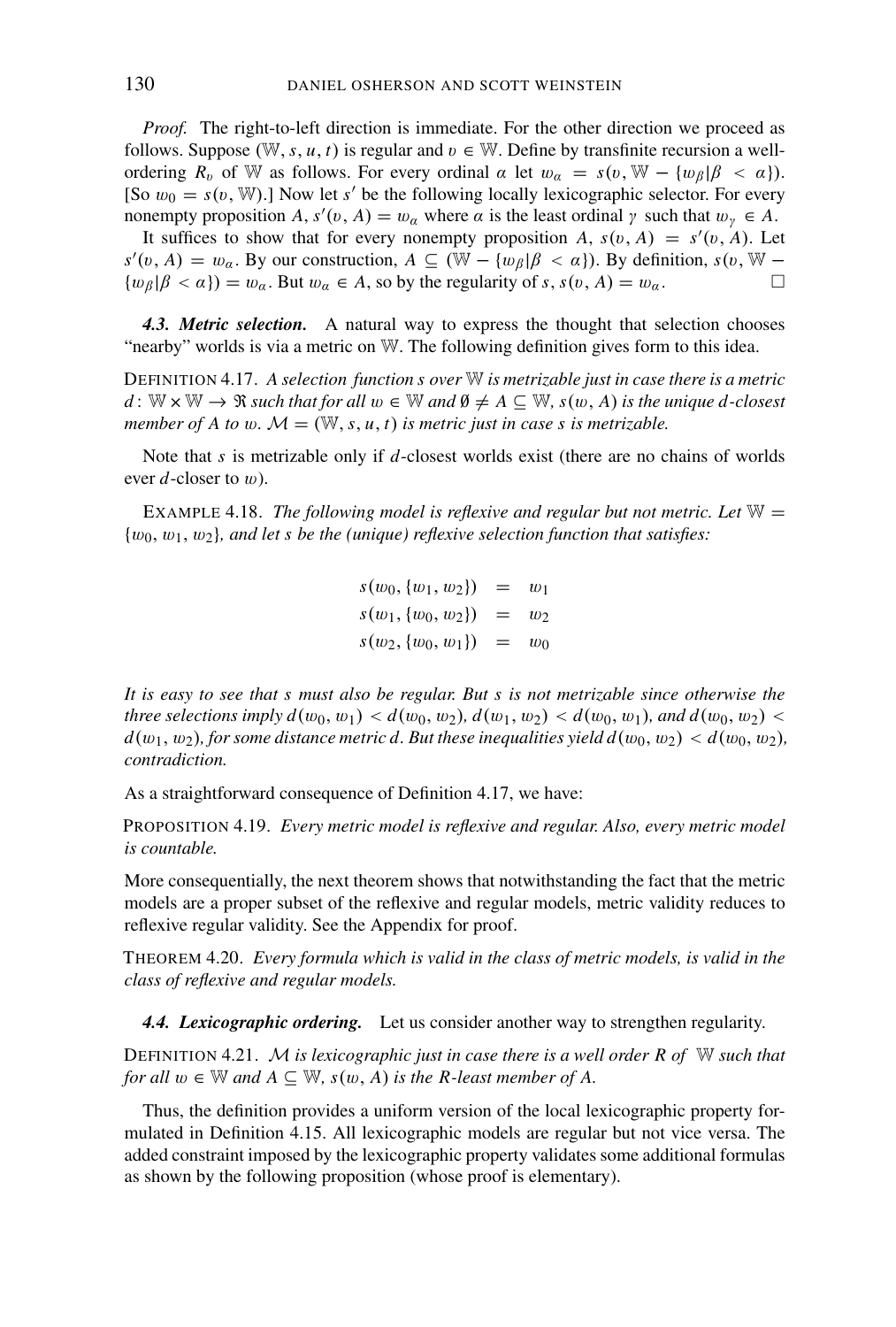**PROPOSITION** 4.22. Let  $\varphi$  be  $(p \succeq_X q) \to \Box(p \succeq_X q)$ . Then  $\varphi$  is false in some regular *model but valid in the class of lexicographic models.*

A natural generalization of lexicographic ordering may be defined as follows.

DEFINITION 4.23. *A selection function s over* W *is proposition driven just in case for all*  $w_1, w_2 \in \mathbb{W}$  and  $\emptyset \neq A \subseteq \mathbb{W}$ ,  $s(w_1, A) = s(w_2, A)$ .

That is, proposition driven selection functions ignore their first arguments. Lexicographic ordering implies proposition drivenness; the next proposition shows the former to be a stronger condition than the latter.

PROPOSITION 4.24. *There is a formula satisfiable in the class of proposition driven models but not in the class of lexicographic models.*

*Proof.* Let  $\varphi$  be the conjunction of the following formulas.

 $(p \lor q) \succ_X \top$   $p \prec_X \top$   $q \prec_X \top$ .

It is easy to verify that no regular model satisfies  $\varphi$  but that some proposition driven model does. Since lexicographic ordering implies regularity, the proposition follows immediately.  $\Box$ 

The next proposition is a corollary to Proposition 4.16.

PROPOSITION 4.25. *A model is proposition driven and regular if and only if it is lexicographic.*

**§5. Stronger theories that are not based on frames.** We now consider properties of models that cannot be defined just in terms of (W,*s*), the frame of a model. The background signature  $(\mathbb{P}, \mathbb{S})$  may thus be expected to interact with the validity of formulas in classes of models specified by these properties.

**5.1. Proximity.** Intuitively, a selection function applied to a world  $w$  and nonempty proposition *A* should pick a member  $w_1$  of *A* that is "near" or "similar" to w. One way to articulate this idea is to require that the two worlds differ minimally in the sets of propositional variables that each makes true. The following notation helps us formulate this idea. For  $w \in \mathbb{W}$ , let  $t^{-1}(w) = \{p \in \mathbb{P} \mid w \in t(p)\}\$ . That is,  $t^{-1}(w)$  is the set of propositional variables that M satisfies at w. For sets  $S, T$ , let  $S \triangle T$  denote their symmetric difference  $(S \setminus T) \cup (T \setminus S)$ . Then the idea of selecting "nearby worlds" can be rendered as follows.

DEFINITION 5.1. M *is proximal just in case the following condition is met, for all*  $w \in \mathbb{W}$ *and all nonempty propositions*  $A \subseteq \mathbb{W}$ .

*If*  $s(w, A) = w_1$  *then there is no*  $w_2 \in A$  *such that*  $t^{-1}(w) \triangle t^{-1}(w_2) \subset t^{-1}(w) \triangle t$  $t^{-1}(w_1)$ .

For example, suppose that  $t^{-1}(w) = \{p, q\}$ ,  $t^{-1}(w_1) = \{p, r\}$ , and  $t^{-1}(w_2) = \{p, q, r\}$ . Let *A* = { $w_1, w_2$ }. Then *s* violates proximity if  $s(w, A) = w_1$  since  $t^{-1}(w) \triangle t^{-1}(w_2) =$  ${r} ⊆ {q, r} = t^{-1}(w) ⊥ t^{-1}(w_1).$ 

For the next two propositions, we rely on an hypothesis about our signature, namely, that  $\mathbb{P} = \{p, q, r\}$ . In conjunction with regularity, proximity validates a formula reminiscent of the *sure thing principle* (Savage, 1954).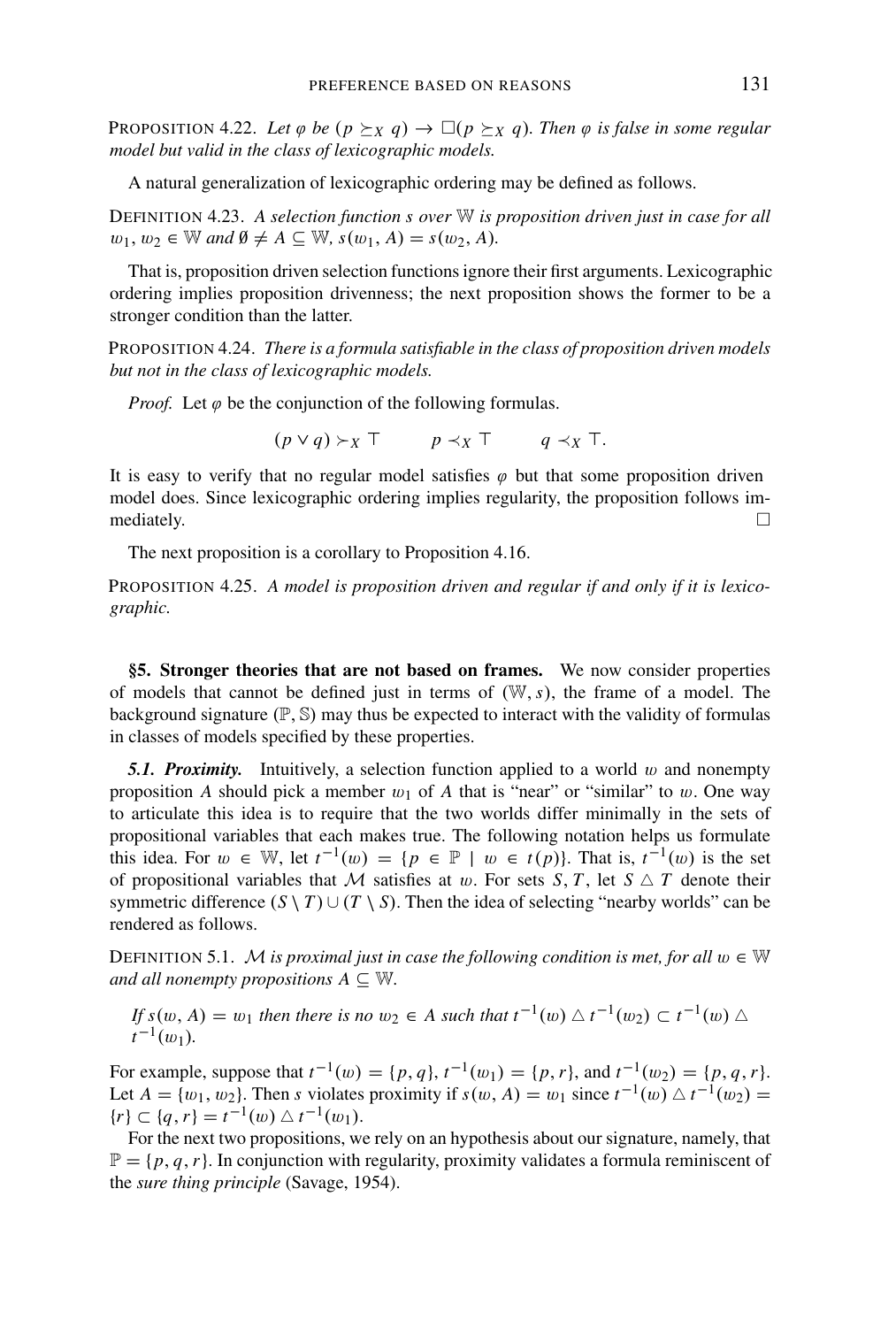PROPOSITION 5.2. Let  $\varphi$  be

 $(((p \land r) \succ_X (q \land r)) \land ((p \land \neg r) \succ_X (q \land \neg r))) \rightarrow (p \succ_X q).$ 

*Then* ϕ *is invalid in the class of regular and in the class of proximal models but valid in the class of models that are both regular and proximal.*

An instance of  $\varphi$  is the following. If one has better reason to vacation in Florence during an Italian transport strike than to vacation in Rome during such a transport strike, and if one has better reason to vacation in Florence with no transport strike than to vacation in Rome with no such strike then one has better reason to vacation in Florence than in Rome.

*Proof of Proposition 5.2.* Construction of the needed countermodels is left for the reader. Suppose that M is regular and proximal with  $w \in \mathbb{W}$ . Either  $w \in t(r)$  or  $w \notin t(r)$ ; assume the former (the argument is parallel in the other case). There is nothing left to prove unless the following statements are true [since otherwise the left conjunct in the antecedent of  $\varphi$ is false; see Definition 3.5d].

(5.3) (a) 
$$
t(p) \cap t(r) \neq \emptyset
$$
  
(b)  $t(q) \cap t(r) \neq \emptyset$ .

By (5.3),  $p[M] \neq \emptyset$  and  $q[M] \neq \emptyset$ . So let  $w_1, w_2 \in \mathbb{W}$  be such that:

(5.4) (a) 
$$
w_1 = s(w, p[M])
$$
  
(b)  $w_2 = s(w, q[M])$ .

Since  $w \text{ } \in t(r)$ , (5.3)a, (5.4)a, and proximity imply  $w_1 \in t(p) \cap t(r)$ . Hence,  $w_1 \in$  $(p \wedge r)[\mathcal{M}] \subseteq p[\mathcal{M}]$ , so regularity implies  $w_1 = s(w, (p \wedge r)[\mathcal{M}])$ . Likewise,  $w_2 =$ *s*(*w*, (*q* ∧ *r*)[*M*]). From (*p* ∧ *r*)  $\times$ *x* (*q* ∧ *r*) we infer *u<sub>X</sub>*(*w*<sub>1</sub>) > *u<sub>X</sub>*(*w*<sub>2</sub>) which in view of (5.4) implies *p*  $\times$ *y a*. Thus *w* ∈ *ø*[*M*] of (5.4) implies  $p \succ_X q$ . Thus  $w \in \varphi[\mathcal{M}]$ .

Similar reasoning suffices to prove:

PROPOSITION 5.5. Let  $\varphi$  be

$$
(p \land ((p \land q) \succ_X r)) \rightarrow (q \succ_X r).
$$

*Then φ is invalid in the class of regular and in the class of proximal models but valid in the class of models that are both regular and proximal.*

For an instance of this formula, suppose that you have a greater gustatory interest in ham and eggs than just oatmeal. Then if you already have ham, you'll be more interested in eggs than just oatmeal.

*5.2. Extensionality, saturation, and perfection.* We next consider the relation between worlds and the propositional variables they satisfy. The following condition requires that distinct worlds don't make the same variables true.

DEFINITION 5.6. M *is extensional just in case for all*  $w_1, w_2 \in \mathbb{W}$ ,  $\{v \in \mathbb{P} \mid w_1 \in t(v)\}$  = { $v ∈ \mathbb{P}$  |  $w_2 ∈ t(v)$ } *implies*  $w_1 = w_2$ .

Observe that if  $\mathbb P$  is finite then every extensional model is finite. Also, it is easy to see that every proximal extensional model is reflexive. Hence, in a finite signature, no such model satisfies the conjunction of Formulas (4.4)(a) and (b). If  $\mathbb{P} = \{p\}$  then obviously the invalid formula  $(p \approx_X \neg p) \rightarrow (p \approx_X \top)$  is valid in the extensional models.

If every subset of variables inhabits some world, the model may be called "saturated."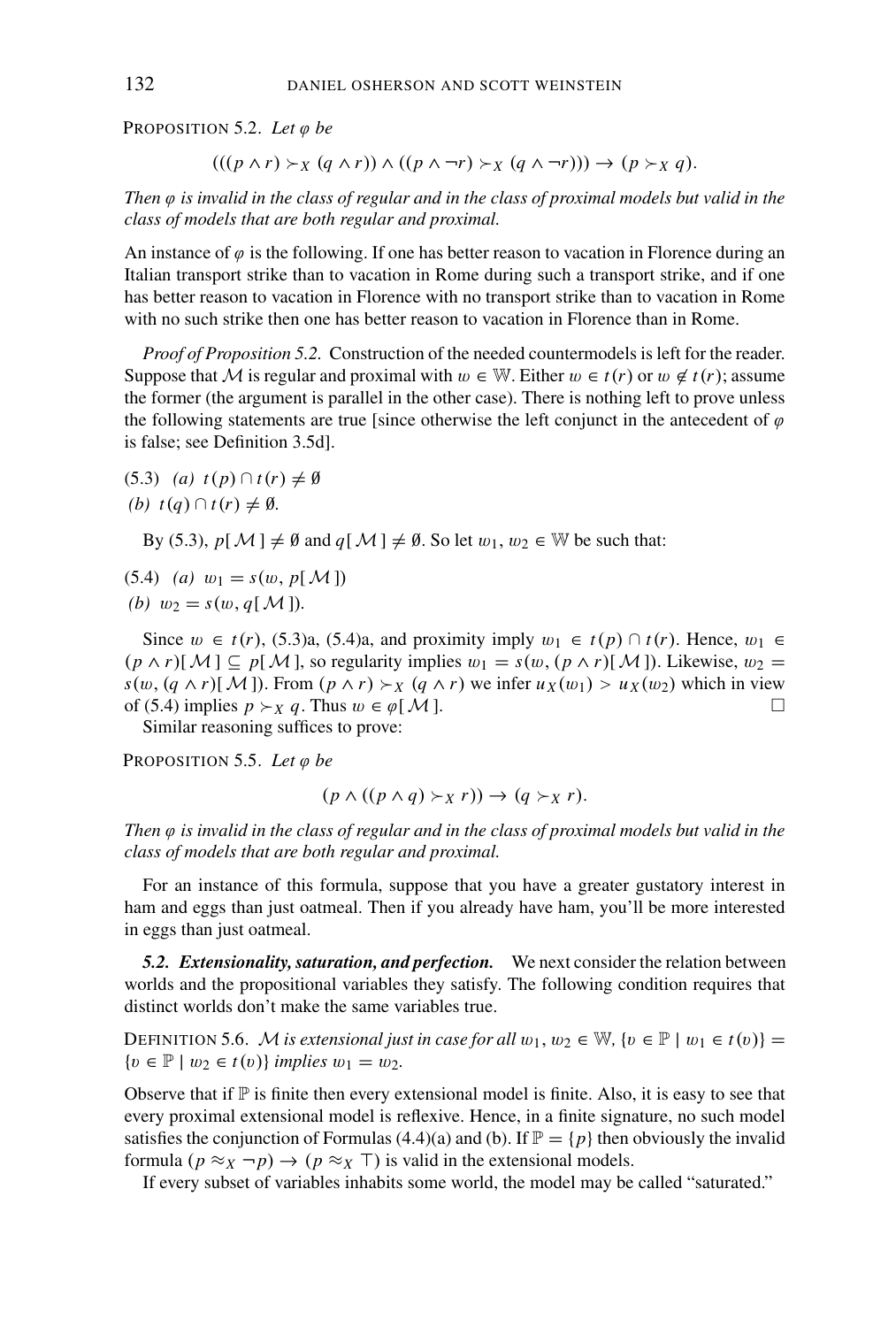DEFINITION 5.7. M *is saturated just in case for all*  $T \subseteq \mathbb{P}$  *there is*  $w \in \mathbb{W}$  *with*  $\{v \in \mathbb{P} \mid$  $w \in t(v)$ } = *T*.

DEFINITION 5.8. M *is perfect just in case* M *is both extensional and saturated.*

In a perfect model,  $\mathbb W$  can be identified with the power set of  $\mathbb P$ . The combination of perfection and proximity has consequences for the "contraposition" of reasons, as in ( $p \succ x$  $q$ )  $\rightarrow$   $(\neg q \succ_X \neg p)$ . This formula is plausible at first sight; for it seems that if *p* is *u<sub>X</sub>*superior to *q* then  $u<sub>X</sub>$  also favors *q* rather than *p* failing to hold. Thus, keeping a promise is morally superior to teasing the infirm hence not teasing the infirm should be morally superior to not keeping a promise, which it is. Closer inspection, however, reveals that only a weaker form of contraposition can be maintained.

PROPOSITION 5.9. Let C be the class of perfect and proximal models. Then  $(p \succ_X q) \rightarrow$  $(\neg q \succ_X \neg p)$  *is not valid in C. However,*  $((\neg p \land \neg q) \rightarrow (p \succ_X q))$  *is valid in a given model of C iff*  $((p \land q) \rightarrow (\neg q \succ_X \neg p))$  *is valid in the same model.* 

*Proof.* We demonstrate the left-to-right direction in the second part of the proposition. Let  $M \in C$  be given, and suppose that:

 $(5.10)$   $(\neg p \land \neg q) \rightarrow (p \succ_X q)$  *is valid in M*.

By saturation, let  $w \in t(p) \cap t(q)$ . By saturation again, there are  $w_1, w_2 \in \mathbb{W}$  with:

 $(5.11)$  *(a)*  $w_1 = s(w, \neg q[M])$ *, and (b)*  $w_2 = s(w, \neg p[M])$ .

To complete the proof it suffices to show that:

 $(5.12)$   $u_X(w_1) > u_X(w_2)$ .

By (5.11), proximity, and perfection:

(5.13) *(a)* w<sup>1</sup> *satisfies the same variables as* w*, except for q. (b)* w<sup>2</sup> *satisfies the same variables as* w*, except for p.*

By perfection, there is  $w^* \in \mathbb{W}$  that satisfies the same subset of  $\mathbb{P}$  as w except for p, q. That is,  $w^*$  falsifies p and q but otherwise agrees with w. Hence by (5.10),  $w^* \in (p \succ_X)$ *q*)[ $M$ ]. So there are  $w'_1, w'_2 \in \mathbb{W}$  with:

(5.14) *(a)*  $w'_1 = s(w^*, p[M]),$ *(b)*  $w'_2 = s(w^*, q[M])$ *, and* (*c*)  $u_X(w'_1) > u_X(w'_2)$ .

By (5.14)a,b, proximity, and perfection:

(5.15) *(a)*  $w'_1$  *satisfies the same variables as*  $w^*$ *, except for p. (b)* w <sup>2</sup> *satisfies the same variables as* w∗*, except for q.*

From (5.13), (5.15), and perfection,  $w_1 = w'_1$  and  $w_2 = w'_2$ . Therefore, (5.12) follows from  $(5.14)c$ .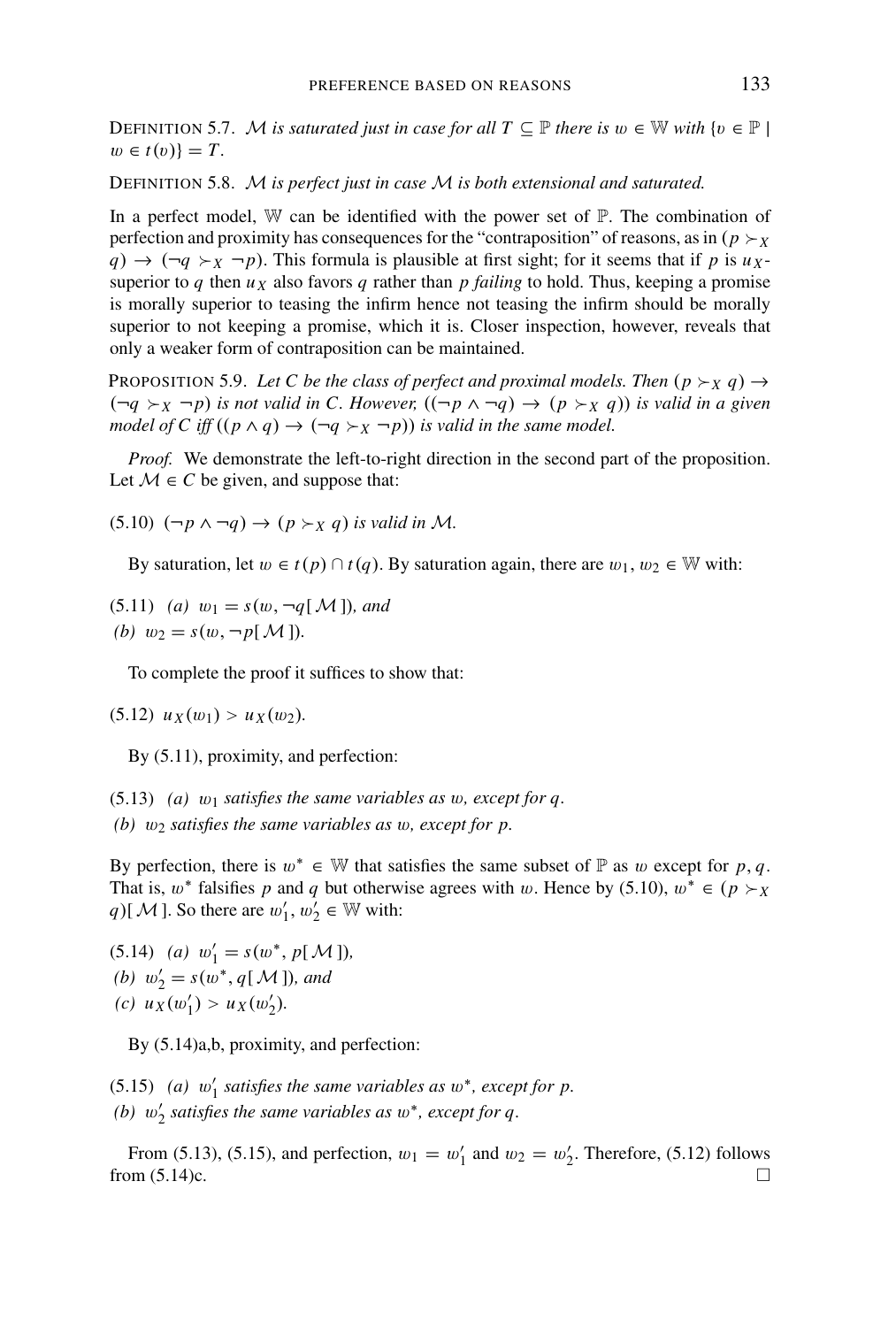*5.3. Conditions on the utility function.* We now consider different ways that utilities can be combined. This topic is at the heart of the relation between reasons and preference. For as noted earlier, we conceive preference for  $\varphi$  over  $\psi$  to be represented by  $\varphi \succ_{\bigcup \mathbb{S}} \psi$ , that is, taking account of all reasons in play. (Here it is assumed that  $\bigcup \mathbb{S} \in \mathbb{S}$ .) We start with the most basic condition on utility aggregation, namely, that  $u<sub>X</sub>$  depends on just the *ui* indexed by *X*.

DEFINITION 5.16. *Let finite*  $X \in \mathbb{S}$  *be given. Model M is local for X just in case:* 

- *(a)* for all  $i \in X$ ,  $\{i\} \in \mathbb{S}$  and
- *(b) there is a function g from finite subsets of*  $\Re$  *to*  $\Re$  *such that for all*  $w \in \mathbb{W}$ *,*  $u_X(w) =$  $g(\langle u_i(w) \mid i \in X \rangle).$

*In this case, we call*  $\varphi \in \mathcal{L}(\mathbb{P}, \mathbb{S})$  *g-valid if*  $\varphi$  *is true in the class of models for which ux is computed via g.*

For example, locality prevents  $u_{\{1,2\}}(w)$  from depending on  $u_3(w)$ . It is easy to see that the following formula is valid in the class of  $\{1, 2\}$ -local models but false in some non{1, 2}-local model.

$$
((p \approx_1 p') \land (q \approx_1 q') \land (p \approx_2 p') \land (q \approx_2 q')) \rightarrow ((p \approx_{\{1,2\}} q) \leftrightarrow (p' \approx_{\{1,2\}} q')).
$$

Candidates for *g* in Definition 5.16 include:

$$
u_X(w) = \frac{|\operatorname{average}\{u_i(w) \mid i \in X\} \mid \operatorname{median}\{u_i(w) \mid i \in X\}}{|\operatorname{minimum}\{u_i(w) \mid i \in X\} \mid \operatorname{maximum}\{u_i(w) \mid i \in X\}|}
$$

Formulas separate some of these locality classes. For example, the following schema is average-valid but neither min- nor max-valid with respect to {*i*, *j*}.

$$
((\varphi \succ_i \psi) \land (\varphi \approx_j \psi)) \to (\varphi \succ_{\{i,j\}} \psi).
$$

To see that the schema is not min-valid, take  $u_j$  to assign identical numbers to all worlds, much smaller than the numbers that  $u_i$  assigns. Do the reverse for a countermodel to maxvalidity.

Next is a schema that is min-valid and max-valid but not average-valid.

$$
(\varphi \approx_{\{i,j,k\}} \psi) \to ((\varphi \approx_{\{i,j\}} \psi) \vee (\varphi \approx_{\{i,k\}} \psi) \vee (\varphi \approx_{\{j,k\}} \psi)).
$$

For a countermodel to the formula with respect to averaging, let  $w_1, w_2$  be the worlds attained through  $\varphi, \psi$ , respectively, and let the *i*, *j*, *k* utilities be given in the accompanying table.

Observe that utility aggregation has so far been monotonic in the following sense.

DEFINITION 5.17. Let  $X = \{x_1 \dots x_n\} \in \mathbb{S}$  be given, where also  ${x_1},..., {x_n} \in \mathbb{S}$ . A model M is monotone for X just in case for  $all \varphi, \psi,$ 

$$
((\varphi \succ_{x_1} \psi) \land \cdots \land (\varphi \succ_{x_n} \psi)) \rightarrow (\varphi \succ_X \psi)
$$

*is valid in* M*.*

|    | $w_1$ | $w_2$ |  |
|----|-------|-------|--|
| İ. |       |       |  |
|    |       |       |  |
| k  |       |       |  |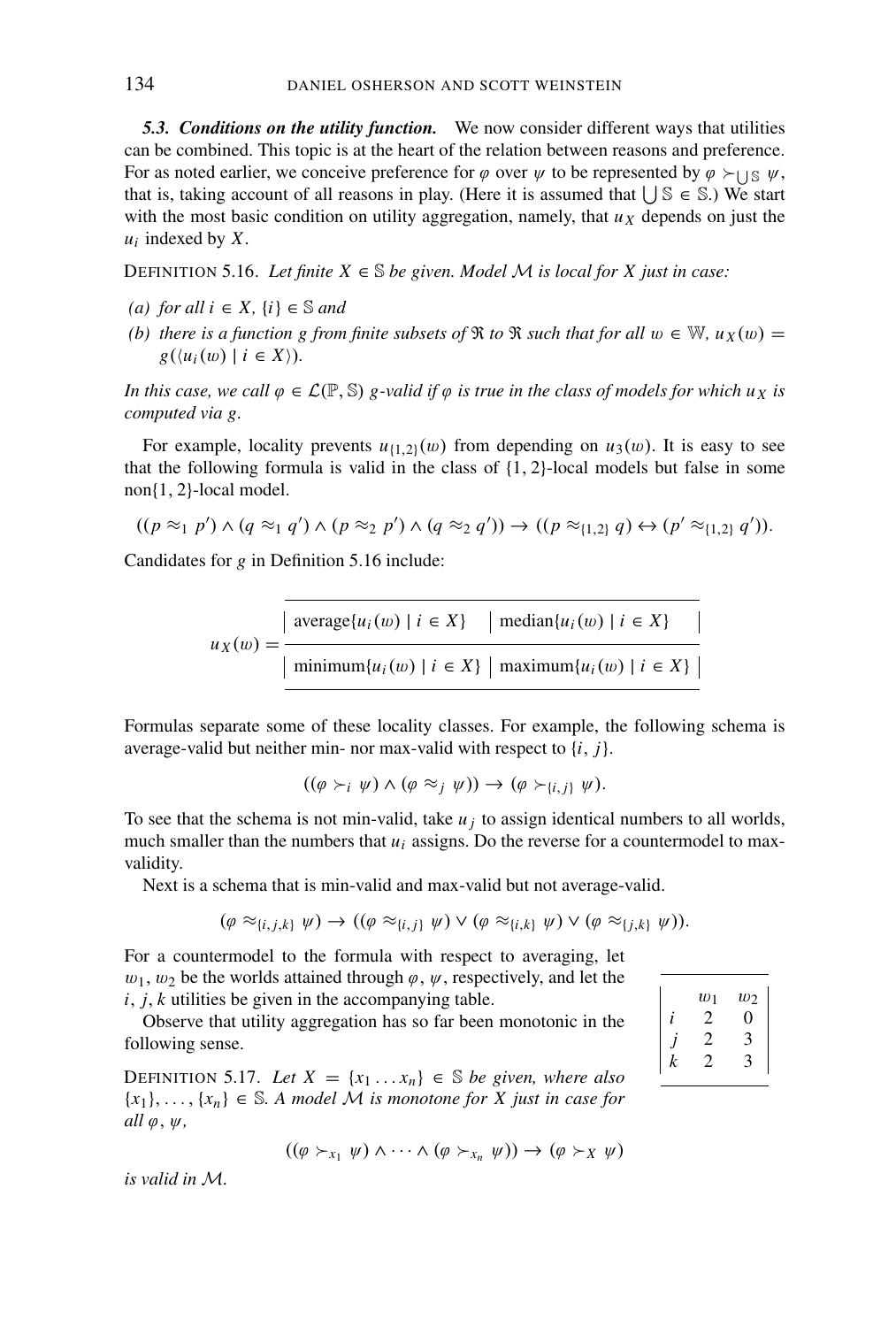The four functions discussed above are consistent with monotonicity but it is easy to imagine circumstances in which nonmonotonic aggregation takes place. For example, you might prefer to spend time with people of luxuriant life style (they're more fun), encoded in  $u_1$ , and also prefer people who espouse asceticism and self-restraint (they're more admirable), encoded in *u*2. The two utility functions considered individually might order Jim above Jack as dinner partners but  $u_{1,2}$  will reverse the preference if it is sensitive to Jim's hypocrisy.

**§6. Decidability and compactness.** The present section offers three theorems about the compactness and decidability of satisfiability (hence, about the decidability of validity as well). For this purpose, we fix a signature  $(\mathbb{P}, \mathbb{S})$  in which  $\mathbb{P}$  is an initial segment of N, and  $\mathbb S$  is a set of finite subsets of  $\mathbb N$ . The first theorem concerns satisfiability with respect to the class of all models.

THEOREM 6.1. *The set of satisfiable formulas of*  $\mathcal{L}(\mathbb{P}, \mathbb{S})$  *is decidable.* 

Adjustments to the proof of Theorem 6.1 verify the following corollaries.

COROLLARY 6.2. If a formula of  $\mathcal{L}(\mathbb{P}, \mathbb{S})$  is satisfiable then it is satisfied in a finite model *(i.e., in a model with finitely many worlds).*

COROLLARY 6.3. *The set of formulas of* <sup>L</sup>(P, <sup>S</sup>) *that are satisfiable in the class of reflexive models is decidable.*

Corollary 6.2 may be contrasted with Proposition 4.3, stating that some formulas can be satisfied by a reflexive model only if the model contains infinitely many worlds.

The second theorem bears on lexicographic ordering in the sense of Definition 4.21, and on proposition drivenness in the sense of Definition 4.23.

THEOREM 6.4. *The set of formulas of*  $\mathcal{L}(\mathbb{P}, \mathbb{S})$  *that are satisfiable in the class of lexicographic models is decidable, as is the set of formulas that are satisfiable in the class of proposition driven models. Indeed, both sets of formulas are NP-complete.*

The final theorem affirms that satisfiability with respect to the class of all models is countably compact. We call a collection  $\Sigma \subseteq \mathcal{L}$  of formulas "satisfiable" just in case there is a model  $M$  that satisfies every member of  $\Sigma$  at a common point, that is, just in case:

$$
\bigcap \{ \varphi \,[\, \mathcal{M} \,] \mid \varphi \in \Sigma \} \neq \emptyset.
$$

THEOREM 6.5. *Suppose that signature*  $(\mathbb{P}, \mathbb{S})$  *is countable, and let*  $\Sigma \subseteq \mathcal{L}(\mathbb{P}, \mathbb{S})$  *be given. Then*  $\Sigma$  *is satisfiable if and only if every finite subset of*  $\Sigma$  *is satisfiable.* 

On the other hand, if either  $\mathbb P$  or  $\mathbb S$  is uncountable then compactness breaks down. Proofs of the theorems are provided in the Appendix.

§7. Generalized frames. In our theory,  $\varphi \succeq_X \psi$  can be understood as asserting that  $u_x$  assigns at least as much value to the proposition expressed by  $\varphi$  as to the proposition expressed by  $\psi$ . The latter two propositions are represented by elements of each, picked out as a function of the world at which the formula is evaluated. A natural generalization is to compare the value of propositions directly, without recourse to individual worlds as representatives. We explore this idea in the present section. Let  $(\mathbb{P}, \mathbb{S})$  be our background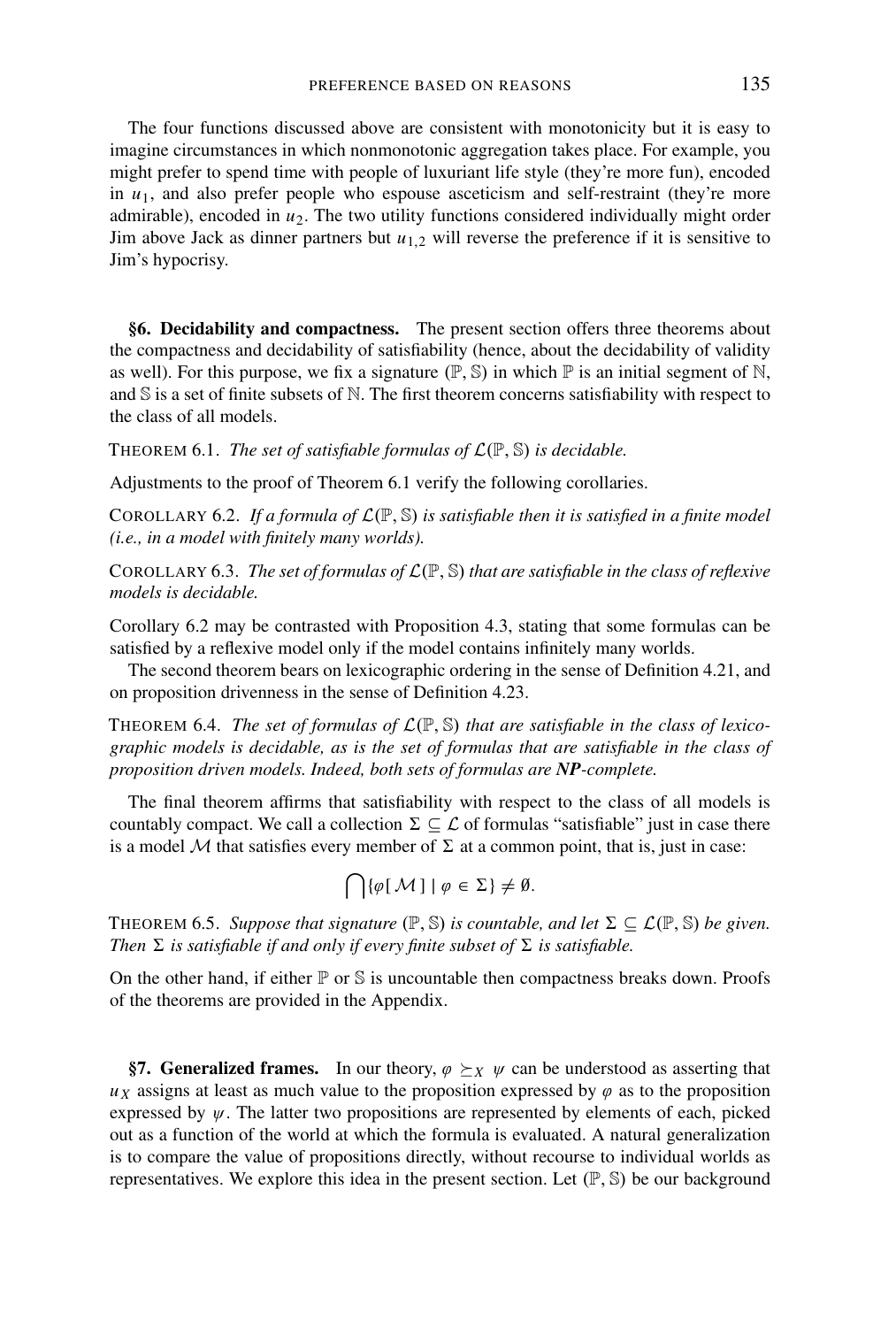signature, and recall that a *total preorder* is transitive, connected, and reflexive over its domain.

DEFINITION 7.1. *Let a set* W *of worlds be given.*

- *(a) By a value-ordering for* <sup>W</sup> *and* <sup>S</sup> *is meant a function* <sup>v</sup> *from* <sup>W</sup> <sup>×</sup> <sup>S</sup> *to the set of total preorders over the class of nonempty subsets of* W. We call the pair  $(W, v)$  a *generalized frame.*
- *(b)* Let a truth-assignment t and a value-ordering v for  $\mathbb{W}$  and  $\mathbb{S}$  be given. Then  $(\mathbb{W}, t, v)$ *is a generalized model.*

Intuitively, a value-ordering arranges propositions by utility, relative to index  $X \in \mathbb{S}$  and vantage point  $w \in W$ . The semantics of generalized models is given by Definition 3.5 with the following substitution for Clause 3.5d. Let  $\varphi \in \mathcal{L}(\mathbb{P}, \mathbb{S})$  and generalized model  $M = (\mathbb{W}, t, v)$  for  $(\mathbb{P}, \mathbb{S})$  be given.

3.5d' If  $\varphi$  has the form  $(\theta \succ_X \psi)$  for  $X \in \mathbb{S}$ , then  $\varphi[\mathcal{M}] = \emptyset$  if either  $\theta[\mathcal{M}] = \emptyset$  or  $\psi[\mathcal{M}] = \emptyset$ . Otherwise:

 $\varphi[M] = \{w \in \mathbb{W} \mid \theta[M] \text{ comes no earlier than } \psi[M] \text{ in } v(w, X)\}.$ 

Now let model  $\mathcal{M} = (\mathbb{W}, s, u, t)$  be given. Then a value-ordering v is induced by the following condition. For  $w \in \mathbb{W}$ ,  $X \in \mathbb{S}$ , and nonempty  $A, B \subseteq \mathbb{W}$ , A is (weakly) ordered after *B* iff  $u_X(w_A) \ge u_X(w_B)$  where  $w_A = s(w, A)$  and  $w_B = s(w, B)$ . (The truthassignment *t* plays no role.) We call  $(W, v)$  *the generalized frame induced by*  $M$ .

Given a model ( $\mathbb{W}, s, u, t$ ),  $w \in \mathbb{W}$ , and nonempty  $A \subseteq \mathbb{W}$ , there is  $w_0 \in \mathbb{W}$  with  $u_X(s(w, A)) = u_X(s(w, \{w_0\}))$ , namely,  $w_0 = s(w, A)$ . So we have:

LEMMA 7.2. Let value-ordering v be induced by model ( $\mathbb{W}, s, u, t$ ). Then for all  $w \in \mathbb{W}$ *and*  $X$  ∈ S, every equivalence class in  $v(w, X)$  contains a singleton set.

We have the following immediate consequence, which shows that some generalized frames cannot be induced by models.

PROPOSITION 7.3. *Let* W *contain at least two worlds. Let value-ordering* v *be such that for some*  $w \in \mathbb{W}$  *and*  $X \in \mathbb{S}$ *, either* 

- *(a)*  $v(w, X)$  *refines* ⊂ *over the field of nonempty subsets of W or*
- *(b)*  $v(w, X)$  *is a strict linear order over the nonempty subsets of* W.

*Then*  $(W, v)$  *is not induced by any model.* 

On the other hand, the next proposition shows that some interesting classes of generalized frames can be characterized in  $\mathcal{L}(\mathbb{P}, \mathbb{S})$ . We say that  $\varphi \in \mathcal{L}(\mathbb{P}, \mathbb{S})$  is *valid in a generalized frame* (W, v) in case  $\varphi$  is true in every generalized model of form (W, t, v).

PROPOSITION 7.4. *Let*  $X \in \mathbb{S}$  *be given. There are*  $\varphi_1, \varphi_2 \in \mathcal{L}(\mathbb{P}, \mathbb{S})$  *such that* 

- *(a)*  $\varphi_1$  *is valid in a generalized frame* (W, v) *if and only if for all*  $w \in W$ ,  $v(w, X)$  *refines* <sup>⊂</sup> *over the nonempty subsets of* <sup>W</sup>*;*
- *(b)*  $\varphi_2$  *is valid in a generalized frame* ( $\mathbb{W}, v$ ) *if and only if for all*  $w \in \mathbb{W}$ ,  $v(w, X)$  *is a strict linear order over the nonempty subsets of* W*.*

*Proof.* It is easy to verify the proposition with the following choices of  $\varphi_1$ ,  $\varphi_2$ , respectively.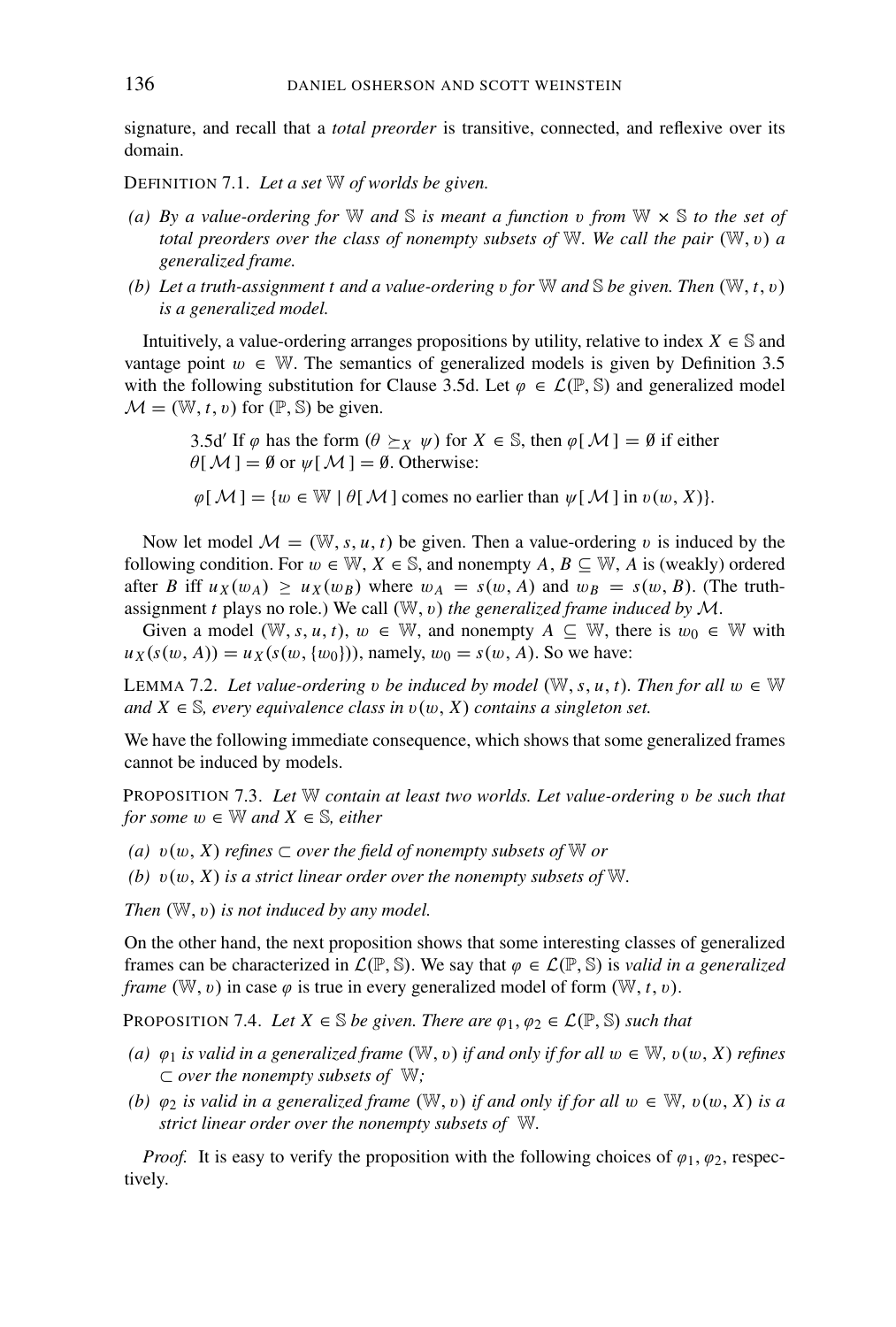$$
(\Box (p \to q) \land \neg \Box (q \to p) \land \Diamond p) \to p \prec_X q
$$

$$
\neg \Box (p \leftrightarrow q) \to ((p \prec_X q) \lor (q \prec_X p))
$$

In Osherson & Weinstein (To appear), we provide an axiomatization of the set of formulas that are valid in generalized frames and establish that a formula is valid in the class of generalized frames if and only if it is valid in the class of frames.

**§8. Discussion.** The foregoing investigation raises many questions and avenues for further research. We indicate some directions.

*8.1. Utility.* Suppose that distinct  $\{i\}$ ,  $\{j\}$ ,  $\{k\} \in \mathbb{S}$ . For all  $\varphi$ ,  $\theta \in \mathcal{L}(\mathbb{P}, \mathbb{S})$ , let:

$$
(\varphi \vee \theta) \stackrel{\text{def}}{=} ((\varphi \succ_i \theta) \wedge (\varphi \succ_j \theta)) \vee ((\varphi \succ_i \theta) \wedge (\varphi \succ_k \theta)) \vee ((\varphi \succ_j \theta) \wedge (\varphi \succ_k \theta)).
$$

Then  $\varphi \lor \theta$  is true if a majority of the utility scales *i*, *j*, *k* are favorable to  $\varphi$  compared to θ. Observe that  $((φ ∨ θ) ∧ (θ ∨ ψ)) → (φ ∨ ψ)$  (transitivity) is not guaranteed in a given model inasmuch as the utility scales  $u_i$ ,  $u_j$ ,  $u_k$  might embody a voting cycle (see Johnson, 1998). Therefore, V cannot itself be represented by a utility scale. The following matter thus merits exploration.

OPEN QUESTION 8.1. *Suppose that*  $\{i, j, k\} \in \mathbb{S}$ *. Under what conditions does*  $\varphi \nabla \theta$  *imply*  $\varphi \succ_{i,j,k} \theta$ , and vice versa?

The voting operator V might best be analyzed in the context of a generalization of our approach to utility. Instead of utility scales corresponding to each  $X \in \mathbb{S}$ , we may posit relations  $R_X \subseteq \mathbb{W} \times \mathbb{W}$ . In this setup,  $\theta \succeq_X \psi$  is true at  $w \in \mathbb{W}$  just in case  $(s(w, \theta | \mathcal{M})),$  $s(w, \psi[\mathcal{M}])) \in R_X$ . Such relations  $R_X$  could vary in their order-theoretic properties (e.g., transitivity) as well as in their connection to relations  $R_i$  with  $i \in X$ . This perspective might allow the remarkable results developed in Andréka et al. (2002), about combining preference relations, to shed light on the logic of reasons. In Osherson & Weinstein (Forthcoming), we axiomatize the sets of valid formulas that arise under various choices of relation *R*.

Questions also remain about the classes of utility functions defined in Section 5.3. Can any of them be uniquely characterized by a set of formulas? Even the less ambitious problem of separating utility functions is currently unresolved. For example, the following question was left open.

OPEN QUESTION 8.2. *Is there*  $\varphi \in \mathcal{L}(\mathbb{P}, \mathbb{S})$  *that is minimum-valid but not maximum-valid (and vice versa)?*

*8.2. Selection.* Additional conditions on selection functions remain to be investigated. For example, an alternative concept of selection allows more than one world to be "nearest" to a target. To express this idea, we replace Definition 3.1 with the following.

DEFINITION 8.3. *A wide selection function s over* W *is a mapping from*  $\mathbb{W} \times \{A \subseteq \mathbb{W} \mid$  $A \neq \emptyset$  *to the power set of* W *such that for all*  $w \in \mathbb{W}$  *and*  $\emptyset \neq A \subseteq \mathbb{W}$ ,  $\emptyset \neq s(w, A) \subseteq A$ .

Selection functions in the original sense of Definition 3.1 can now be seen as the special case in which only singleton sets are returned. To satisfy a formula  $\theta \succeq_X \psi$  in the context

 $\Box$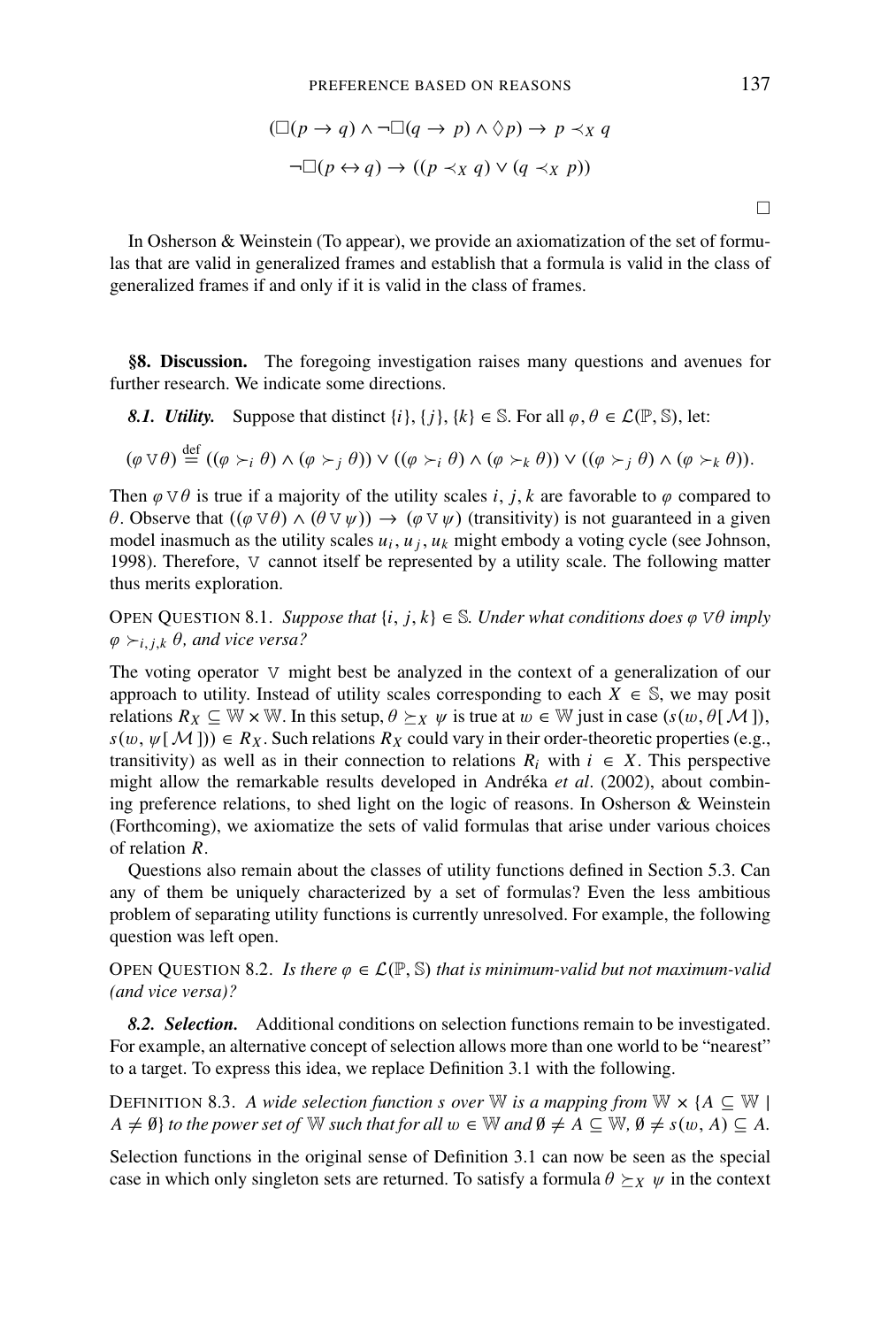of a wide selection function, we may require that some nearby θ-world is weakly *X*-better than some nearby  $\psi$ -world, or that all of them are, etc. The consequences of these options have yet to be explored.

8.3. Updating. Suppose you live in a model  $\mathcal{M} = (\mathbb{W}, s, u, t)$  but wish to take on board  $\varphi \in \mathcal{L}$  as an assumption. We take this to mean that  $\varphi$  will be made true in all worlds of some successor model  $\mathcal{M}' = (\mathbb{W}', s', u', t')$  that is the natural  $\varphi$ -update to M. (Updating is analyzed from a graph-theoretic perspective in Andréka et al., 2002; van Benthem & Liu, 2007.)

If  $\varphi$  is boolean, updating M seems easy: set  $\mathbb{W}' = \{w \in \mathbb{W} \mid w \models \varphi\}$ , and let *s'*,  $u'$ ,  $t'$  be the obvious reducts of *s*, *u*, and *t* to W'. (Updating in this sense is not defined if  $W' = \emptyset$ .) But if  $\varphi$  has a modal connective, matters are not straightforward. Consider the following choice for M, where  $(\mathbb{P}, \mathbb{S}) = (\{p, q\}, \{\{i\}\}).$ 

$$
\mathbb{W} = \{w_1, w_2, w_3, w_4\}
$$
  
\n
$$
t(p) = \{w_2, w_4\} \quad t(q) = \{w_3\}
$$
  
\n
$$
u_i(w_4) < u_i(w_3) < u_i(w_2) < u_i(w_1)
$$
  
\n
$$
s(w_1, p[\mathcal{M}]) = w_2
$$
  
\n
$$
s(w_1, q[\mathcal{M}]) = w_3
$$
  
\n
$$
s(w_2, p[\mathcal{M}]) = s(w_3, p[\mathcal{M}]) = s(w_4, p[\mathcal{M}]) = w_4
$$
  
\n
$$
s(w_2, q[\mathcal{M}]) = s(w_3, q[\mathcal{M}]) = s(w_4, q[\mathcal{M}]) = w_3
$$

For  $\varphi := p \prec_i q$  to be true throughout M', it suffices to remove  $w_1$  from W. But since  $s(w_1, \{w_4\})$  must equal  $w_4$ , it is easy to verify that removing  $w_2$  from W also suffices for the same purpose. Updating in the general case thus requires choice among successor models, in a sense familiar from the theory of belief revision (Gärdenfors, 1988). Investigation of the matter might usefully address the following issue. Given a proposed updating operator  $\ddagger$  and a class  $C$  of models with (say) the regularity property, for which  $\varphi \in \mathcal{L}$  (if any) is  $\{M \neq \varphi \mid M \in C\}$  guaranteed to be regular?

**§9. Appendix: Proof of Theorem 4.20.** The theorem is an immediate corollary to the following lemma, the proof of which involves the notion of *modal depth*, defined as follows.

DEFINITION 9.1. *We define*  $\mu(\varphi)$ *, the modal depth of*  $\varphi$ *, by recursion on*  $\varphi \in \mathcal{L}(\mathbb{P}, \mathbb{S})$  *as follows.*

$$
\mu(\varphi) = \begin{cases}\n0 & \text{if } \varphi \in \mathbb{P} \\
\mu(\psi) & \text{if } \varphi = -\psi \\
\max{\mu(\psi), \mu(\theta)} & \text{if } \varphi = (\psi \wedge \theta) \\
\max{\mu(\psi), \mu(\theta)} + 1 & \text{if } \varphi = (\psi \preceq_X \theta)\n\end{cases}
$$

LEMMA 9.2. *Suppose*  $\mathbb P$  *and*  $\mathbb S$  *are finite. For every ref and regular model*  $\mathcal M = (\mathbb W, s, u, t)$ *,*  $w \in \mathbb{W}$ , and  $n \in \mathbb{N}$ , there is a metric model  $\mathcal{M}^* = (\mathbb{W}^*, s^*, u^*, t^*)$  and a world  $w^* \in \mathbb{W}^*$ *such that for every*  $\varphi \in \mathcal{L}(\mathbb{P}, \mathbb{S})$ *, if*  $\mu(\varphi) \leq n$ *, then* 

 $w \in \varphi[M]$  *if and only if*  $w^* \in \varphi[M^*]$ .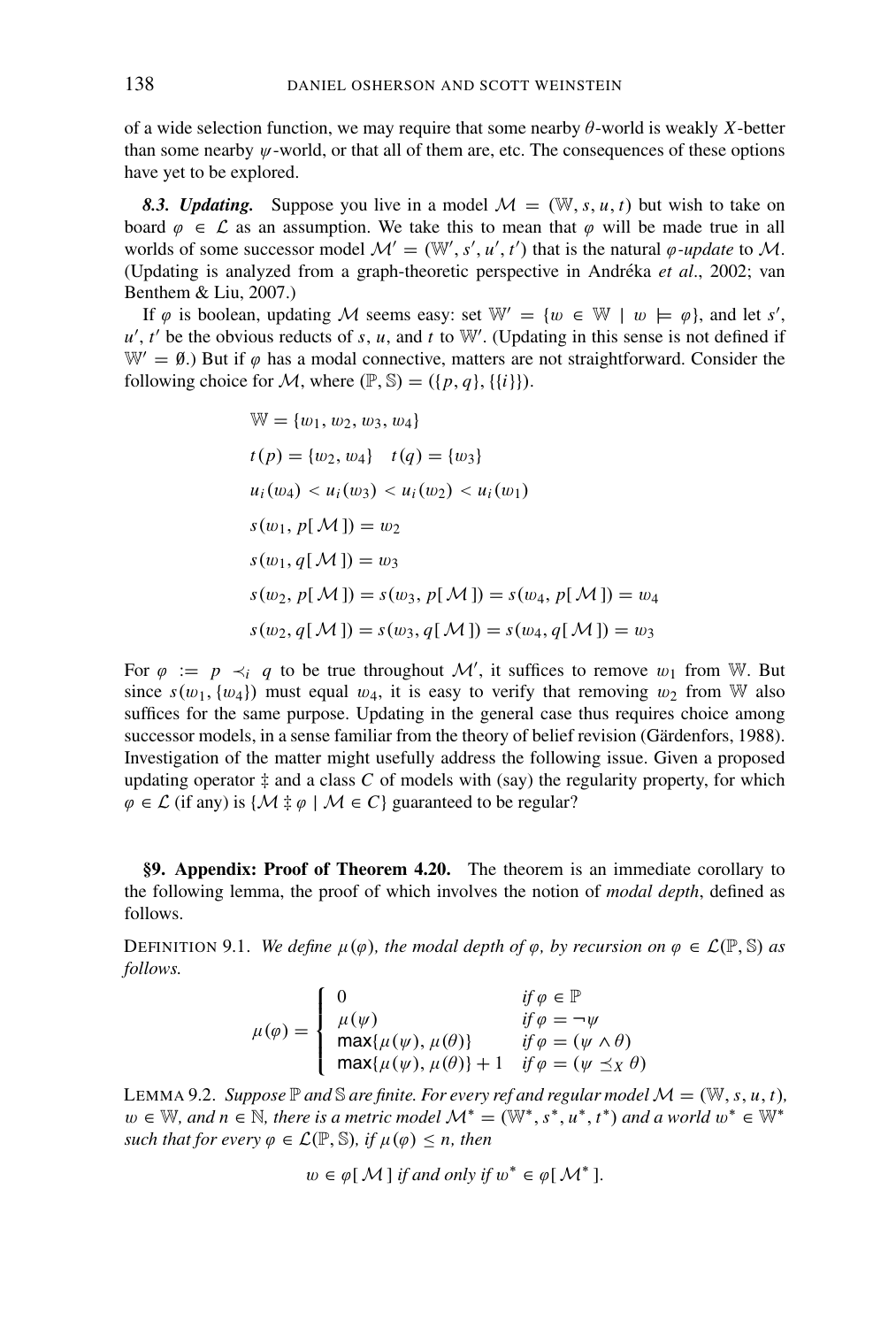*Proof.* Let ref and regular model  $M = (\mathbb{W}, s, u, t)$ ,  $w \in \mathbb{W}$ , and  $n \in \mathbb{N}$  be given. To prove the proposition, we construct from M a metric model  $\mathcal{M}^* = (\mathbb{W}^*, s^*, u^*, t^*)$  and a world  $w^* \in \mathbb{W}^*$  such that for every  $\varphi \in \mathcal{L}(\mathbb{P}, \mathbb{S})$ , if  $\mu(\varphi) \leq n$ , then

$$
w \in \varphi[M]
$$
 if and only if  $w^* \in \varphi[M^*]$ .

To reduce notational clutter, we suppress the subscripts on occurrences of  $\prec$  and suppress them likewise on utility functions  $u$ . The construction proceeds in three steps. In the first step, we *unravel*  $\mathcal M$  at the world  $w$  with respect to the modalities generated by the selection function *s* and the propositions expressed by formulas of modal depth  $\leq n$ . (Unraveling is a standard technique in modal logic, see Blackburn *et al*. 2001, sec. 2.1.) This leads to a "partial" model  $\mathcal{M}^{\dagger} = (\mathbb{W}^*, s^{\dagger}, u^*, t^*)$  and a world  $w^* \in \mathbb{W}^*$  such that for every  $\varphi \in \mathcal{L}(\mathbb{P}, \mathbb{S})$  with  $\mu(\varphi) < n$ ,

(9.3)

$$
w \in \varphi[M]
$$
 if and only if  $w^* \in \varphi[M^{\dagger}],$ 

in which *s*† is only defined in its second argument on propositions expressed by formulas of modal depth  $\lt n$ . In the second step, we define a metric *d* on W<sup>\*</sup> with respect to which the partial selector  $s^{\dagger}$  is metric. Finally, we extend  $s^{\dagger}$  to a total selector  $s^*$  and verify that *d* is a metricization of the resulting model  $\mathcal{M}^*$ .  $\Box$ 

STEP 1: For every  $k \in \mathbb{N}$ , let  $\Omega_k = {\varphi[\mathcal{M}] | \mu(\varphi) \leq k} - {\vartheta}$ . It follows immediately from the finiteness of ( $\mathbb{P}, \mathbb{S}$ ) that for every  $k \in \mathbb{N}, \Omega_k$  is finite. For each  $Z \in \Omega_{n-1}$ , define a binary relation  $R_Z$  on  $\mathbb W$  as follows.

For all 
$$
v, v' \in \mathbb{W}
$$
,  $R_Z(v, v')$  if and only if  $s(v, Z) = v'$ .

We use the "accessibility" relations  $R_Z$  to define the unraveling of  $M$  at  $w$ . A finite sequence  $\langle w_0, w_1, \ldots, w_m \rangle$  from W is a world in W<sup>\*</sup> if and only if  $w_0 = w$  and for each  $0 \le i < m$ , there is a  $Z \in \Omega_{n-1}$  such that  $R_Z(w_i, w_{i+1})$ . If  $v^* = \langle w_0, w_1, \ldots, w_m \rangle \in \mathbb{W}^*$ , we write  $\textsf{last}(v^*)$  for  $w_m$ . For  $w' \in \mathbb{W}$ , we use  $v^*w'$  to denote  $\langle w_0, w_1, \ldots, w_m, w' \rangle$ , the concatenation of w' to the end of  $v^*$ . Define  $u^*$  and  $t^*$  by emulating  $u$  and  $t$ , namely:

$$
(9.4) For all v^* \in \mathbb{W}^*,
$$

*(a)*  $u^*(v^*) = u$  (last $(v^*)$ *) and (b)*  $v^* ∈ t^*(p)$  *if and only if*  $\textsf{last}(v^*) ∈ t(p)$ *, for every*  $p ∈ \mathbb{P}$ *.* 

In order to complete the construction of the partial model  $\mathcal{M}^{\dagger}$  it remains only to define the partial selector  $s^{\dagger}(v^*, \psi[\mathcal{M}^{\dagger}])$  for all  $v^* \in \mathbb{W}^*$  and all  $\psi \in \mathcal{L}(\mathbb{P}, \mathbb{S})$  of modal depth  $\langle n, \mathcal{L} \rangle$ We do this by a recursion on  $j \leq n$  which simultaneously defines a sequence of partial selectors  $s_j^{\dagger}$  and partial models  $\mathcal{M}_j^{\dagger} = (\mathbb{W}^*, s_j^{\dagger}, u^*, t^*)$ . We begin the recursion by setting  $s_0^{\dagger} = \emptyset$ . Then for  $0 \le j < n$  and for  $\psi$  of modal depth  $\le j$ , we let

$$
(9.5) \ s_{j+1}^{\dagger}(v^*, \ \psi[\ \mathcal{M}_j^{\dagger}\]) = \left\{ \begin{array}{ll} v^*s(\mathsf{last}(v^*), \ \psi[\ \mathcal{M}\]) & \text{if } s(\mathsf{last}(v^*), \ \psi[\ \mathcal{M}\]) \neq \mathsf{last}(v^*)\\ v^* & \text{otherwise.} \end{array} \right.
$$

In order to justify this inductive definition we must show that for each  $0 \leq j \leq n$ ,  $\psi[\mathcal{M}_j^{\dagger}]$  is well-defined by Definition 3.5 for each  $\psi$  of modal depth  $\leq j$ . For this, it suffices to show that for each  $0 \le j \le n$ ,  $s_{j+1}^{\dagger}$  is a partial selector, that is, we must show that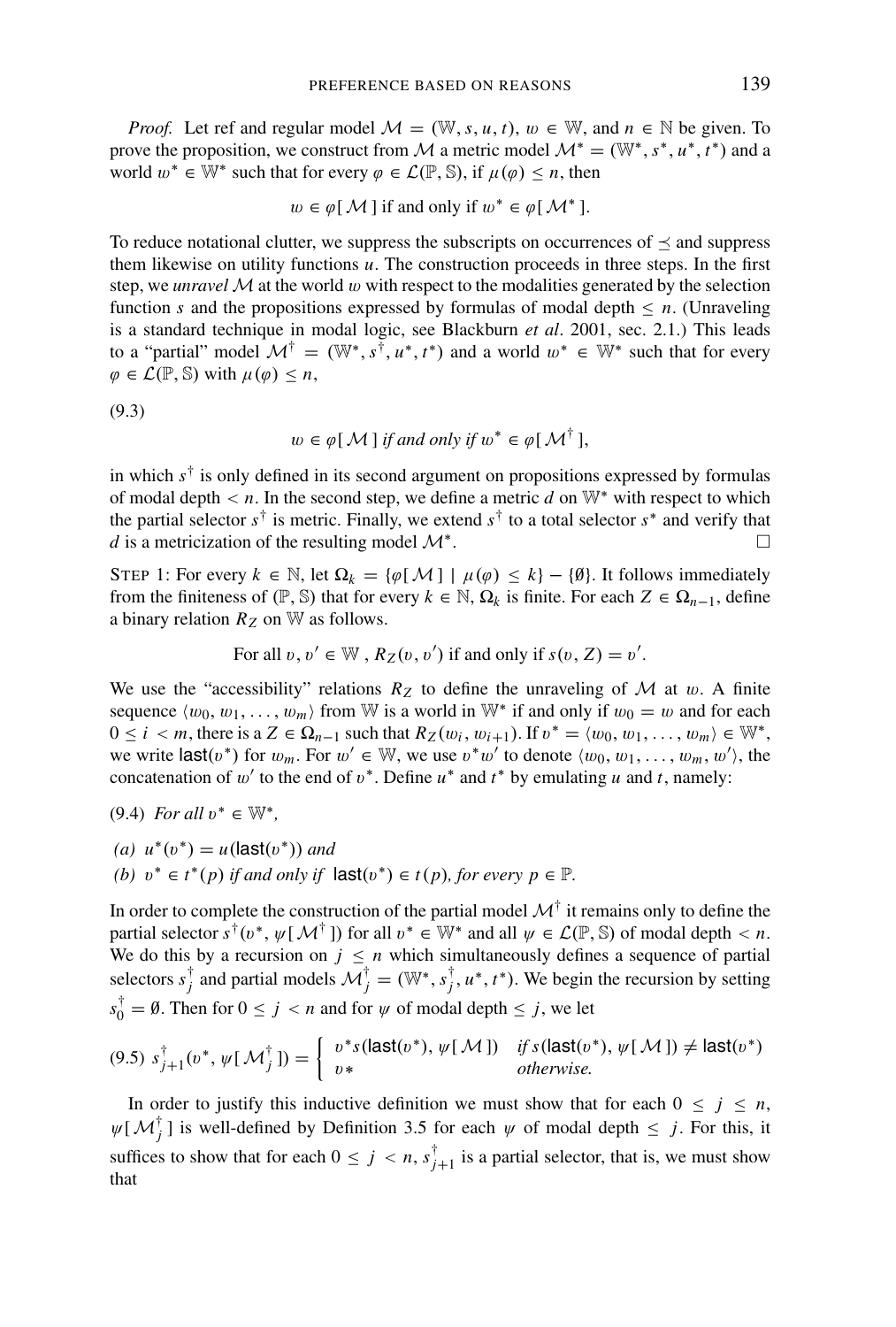(9.6) *for every*  $v^* \in \mathbb{W}^*$  *and*  $\psi, \chi \in \mathcal{L}(\mathbb{P}, \mathbb{S})$  *of modal depth*  $\leq j$ ,

(a) 
$$
\psi[M_j^{\dagger}] = \chi[M_j^{\dagger}]
$$
 if and only if  $\psi[M] = \chi[M]$  and

(b) if 
$$
\psi[\mathcal{M}_j^{\dagger}] \neq \emptyset
$$
, then  $s_{j+1}^{\dagger}(v^*, \psi[\mathcal{M}_j^{\dagger}]) \in \psi[\mathcal{M}_j^{\dagger}].$ 

Condition (9.6)a guarantees that the definition of  $s_{j+1}^{\dagger}$  via (9.5) is consistent, while (9.6)b insures that  $s_{j+1}^{\dagger}$  is a selector for propositions expressed by sentences of modal depth  $\leq j$ . We will establish (9.6) by induction and simultaneously prove by induction that for all  $0 \leq j \leq n$ ,

\n- (9.7) for all 
$$
v^* \in \mathbb{W}^*
$$
 and  $\psi, \chi \in \mathcal{L}(\mathbb{P}, \mathbb{S})$  of modal depth  $\leq j$ ,
\n- (a)  $v^* \in \psi[\mathcal{M}_j^{\dagger}]$  if and only if  $|\text{ast}(v^*) \in \psi[\mathcal{M}]$ , if and only if  $\psi[\mathcal{M}] = \chi[\mathcal{M}]$  and
\n- (b)  $\psi[\mathcal{M}_j^{\dagger}] = \emptyset$  if and only if  $\psi[\mathcal{M}] = \emptyset$ .
\n

To begin the induction, let  $j = 0$ . Then for all  $\psi \in \mathcal{L}(\mathbb{P}, \mathbb{S})$  of modal depth  $\leq j$ ,  $\psi[\mathcal{M}_j^{\dagger}]$ is well-defined, since, by Definition 3.5, its value does not depend on  $s_j^{\dagger}$ . Moreover, in this case, (9.7)a is a direct consequence of (9.4)b. Next, note that the right-to-left direction of (9.7)b follows immediately from (9.7)a. For the left-to-right direction, suppose that  $\psi[\mathcal{M}] \neq \emptyset$ . It then follows from the definition of  $\mathbb{W}^*$  that there is a  $v^* \in \mathbb{W}^*$  such that  $\textsf{last}(v^*) \in \psi[\mathcal{M}]$ . Therefore, by (9.7)a,  $\psi[\mathcal{M}_j^{\dagger}] \neq \emptyset$ . Observe next that the right-toleft direction of (9.6)a also follows immediately from (9.7)a. For the left-to-right direction, suppose that  $\psi[M] \neq \chi[M]$ , say,  $(\psi \land \neg \chi)[M] \neq \emptyset$ ; the other case  $(\chi \land \neg \psi)[M] \neq \emptyset$ is handled the same way. Since  $\psi$  and  $\chi$  are sentences of modal depth  $\leq j$ , so is  $(\psi \land \neg \chi)$ . It follows from the definition of W<sup>∗</sup> that there is a  $v^* \in W^*$  such that  $\textsf{last}(v^*) \in \psi[\mathcal{M}]$  –  $\chi[M]$ . Therefore, by (9.7)a,  $\psi[M_j^{\dagger}] \neq \chi[M_j^{\dagger}]$ . Finally, (9.6)b follows immediately from (9.5) and (9.7)a.

For the induction step, suppose that (9.6)a,b and (9.7)a,b hold for all  $v^* \in \mathbb{W}^*$  and  $\psi, \gamma \in \mathcal{L}(\mathbb{P}, \mathbb{S})$  of modal depth  $\leq j$  for some  $0 \leq j \leq n$ , and let  $\theta \in \mathcal{L}(\mathbb{P}, \mathbb{S})$  be a sentence of modal depth  $j + 1$ . It is easy to see from the definition of the models under construction that  $\psi[M_j^{\dagger}] = \psi[M_{j+1}^{\dagger}]$  for  $\psi \in \mathcal{L}(\mathbb{P}, \mathbb{S})$  of modal depth  $\leq j$ . It follows at once, from the induction hypothesis, that  $\theta[\mathcal{M}_{j+1}^{\dagger}]$  is well-defined by Definition 3.5. In order to conclude the argument, it suffices to show that  $(9.7)$ a holds for  $\theta$ , since the proofs of (9.6)a,b and (9.7)b from (9.7)a are exactly parallel to those in the basis of the induction. Moreover, since  $\theta$  has modal depth  $j + 1$ ,  $\theta$  is a boolean combination of sentences of the form  $\psi \preceq \chi$  where  $\psi$  and  $\chi$  have modal depth  $\leq j$ . Since it is easy to see that (9.7)a is preserved under boolean combinations, we may suppose that  $\theta$  is  $\psi \preceq \chi$  for some  $\psi$ and  $\chi$  of modal depth  $\leq j$ . In case either  $\psi[\mathcal{M}_{j+1}^{\dagger}] = \emptyset$  or  $\chi[\mathcal{M}_{j+1}^{\dagger}] = \emptyset$ , it follows immediately from the induction hypothesis (9.7)b that (9.7)a holds for  $\theta$ . So suppose that  $\psi[\mathcal{M}_{j+1}^{\dagger}] \neq \emptyset$  and  $\chi[\mathcal{M}_{j+1}^{\dagger}] \neq \emptyset$ . It then follows immediately from (9.4)a, (9.5), and the induction hypothesis (9.7)a for  $\psi$  and  $\chi$  that (9.7)a holds for  $\theta$ .

Finally, let  $\mathcal{M}^{\dagger} = \mathcal{M}^{\dagger}_n$  and  $w^* = \langle w \rangle$ . It follows at once that (9.3) holds for all  $\varphi \in \mathcal{M}^{\dagger}$  $\mathcal{L}(\mathbb{P}, \mathbb{S})$  of modal depth  $\leq n$ .

STEP 2: We now define a metric *d* on W<sup>∗</sup> which is a metricization of the partial structure  $\mathcal{M}^{\dagger}$ , that is,

(9.8) *for each*  $\psi \in \mathcal{L}(\mathbb{P}, \mathbb{S})$  *of modal depth*  $\langle n, n \rangle$  *and each*  $v^* \in \mathbb{W}^*, s^{\dagger}(v^*, \psi \restriction \mathcal{M}^{\dagger})$  *is the unique d-nearest world to*  $v^*$ *.*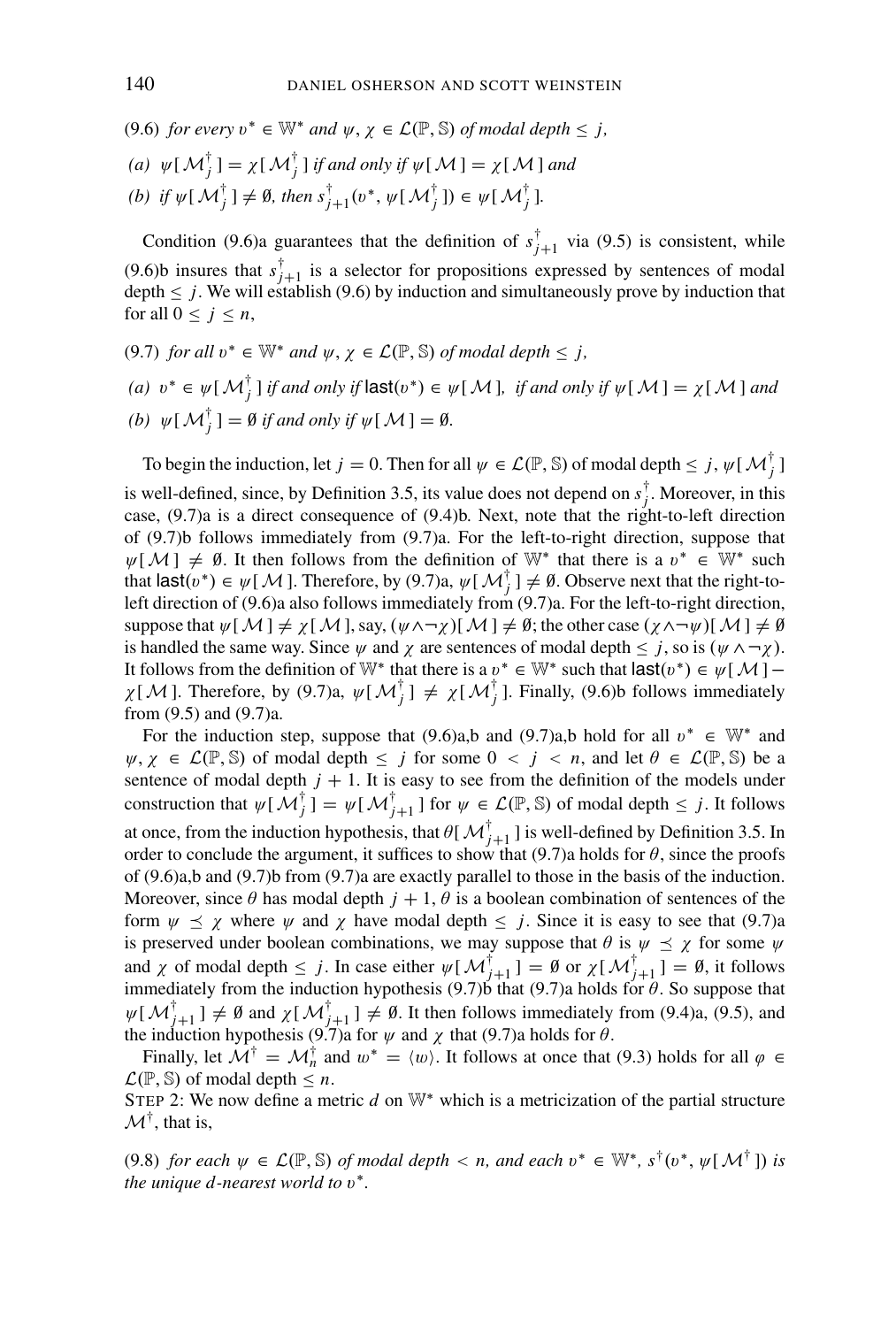Let  $\Omega^{\dagger} = {\varphi[\mathcal{M}^{\dagger}] | \mu(\varphi) \leq (n-1)} - {\varnothing}.$  For  $v \in \mathbb{W}^*$ , let  $C_v = {s^{\dagger}(v, Z) | Z \in \Omega^{\dagger}}$ , and let  $k_v$  be the cardinality of  $C_v$ . Note that W<sup>\*</sup> is a finitely branching directed tree *T* where v' is a child of v if and only if  $v' = v$  last $(v')$ . For all  $v, v' \in \mathbb{W}^*, v' \in C_v$  if and only if v' is a child of v or  $v' = v$ , hence the out-degree of each world is  $k_v - 1$ . We first show that for every  $v \in \mathbb{W}^*$  there is a strict linear ordering  $x_1^v, \ldots, x_{k_v}^v$  of  $C_v$  such that

(9.9) *for every*  $Z \in \Omega^{\dagger}$ ,  $s^{\dagger}(v, Z)$  *is the*  $x_i^v \in Z$  *of lowest index.* 

For the proof of (9.9), observe that the regularity of M implies that for every  $v' \in C_v$ , there is a  $Z \in \Omega^{\dagger}$  such that  $Z \cap C_v = \{v'\}$ . Since  $\Omega^{\dagger}$  is closed under boolean combinations, it is immediate that for every nonempty  $Y \subseteq C_v$ , there is a  $Z_Y \in \Omega^{\dagger}$  such that  $Z_Y \cap C_v = Y$ . Now, for each  $v \in \mathbb{W}^*$ , we define the  $x_i^v$ 's by induction on  $i \in \mathbb{N}$  up to  $k_v$ . Let  $x_1^v = v$  and for  $1 \leq i < k_v$ , let  $x_{i+1}^v = s^{\dagger}(v, Z_{C_v - \{x_1^v, \ldots, x_i^v\}})$ . It follows directly from the definition and the reflexivity and regularity of  $M$  that (9.9) holds.

As general background, for  $T'$  an edge-weighted directed tree and  $v, v'$  vertexes of  $T'$ , we write  $d(v, v')$  for the the ordinary (i.e., weighted path-length) distance between v and  $v'$  in the edge-weighted symmetrized tree derived from  $T'$ . Returning to our tree  $T$ , we write  $T_m$  for the restriction of *T* to its vertexes of height  $\leq m$  and  $V_m$  for its set of vertexes of height exactly *m*. We proceed to introduce weights on the edges of *T* via recursion on *T<sub>m</sub>*. The basis is trivial, since *T*<sub>0</sub> contains no edges. At stage *m* > 0, for all *v* ∈ *V<sub>m</sub>*−1 and  $1 < i \leq k_v$ , we choose weights  $\lambda_i^v$  on the edges from v to  $x_i^v$  to satisfy the following conditions.

- $(9.10)$  *(a)* if  $i < k_v$ , then  $\lambda_i^v < \lambda_{i+1}^v$ ;
- (*b*)  $\lambda_i^v$  ∈ (1 + 2<sup>−(*m*+1)</sup>, 1 + 2<sup>−*m*</sup>)*;*
- *(c)* for all  $v, v', v'' \in T_m$ , if  $v' \neq v''$ , then  $d(v, v') \neq d(v, v'')$ .

It is clear that such weights can be chosen. Now (9.8) follows directly from (9.9) and  $(9.10)a,b.$ 

STEP 3: By (9.10)c, we may define a total selector  $s^*$  extending  $s^{\dagger}$  such that for every  $v \in \mathbb{W}^*$  and every nonempty  $X \subseteq \mathbb{W}^*, s^*(v, X)$  is the unique *d*-nearest member of *X* to v. This completes our definition of the metric structure  $\mathcal{M}^*$ . It follows at once from (9.3) that for all  $\varphi \in \mathcal{L}(\mathbb{P}, \mathbb{S})$  of modal depth  $\leq n, w \in \varphi[\mathcal{M}]$  if and only if  $w^* \in \varphi[\mathcal{M}^*]$ .  $\square$ 

**§10. Appendix: proof of Theorem 6.1.** To demonstrate that the set of satisfiable formulas of  $\mathcal{L}(\mathbb{P}, \mathbb{S})$  is decidable, we apply the well-known "method of mosaics" (see Blackburn *et al*. 2001, sec. 6.4). We carry out the construction in some detail.

Let  $\theta \in \mathcal{L}(\mathbb{P}, \mathbb{S})$  be given. Let  $\Sigma$  be the collection of subformulas of  $\theta$ , and let *Z* be the set of utility indices that appear in  $\theta$ . We close  $\Sigma$  under one application of negation, followed by one application of  $\leftrightarrow$ , followed by one application of negation, followed by one application of  $\Diamond$ , followed by one application of negation. The resulting set of formulas will be called  $\Omega$ . We say that  $\Delta \subseteq \Omega$  is a *Hintikka set* (abbreviated *H-set*) if and only if

(10.1) *(a)* for every  $\neg \varphi \in \Omega$ ,  $\varphi \in \Delta$  iff  $\neg \varphi \notin \Delta$  and *(b) for every*  $(\varphi \land \psi) \in \Omega$ ,  $(\varphi \land \psi) \in \Delta$  *iff both*  $\varphi \in \Delta$  *and*  $\psi \in \Delta$ *.* 

We let  $\Xi$  be the collection of all H-sets. Note that if *n* is the length of  $\theta$ , then the size *c* of  $\Omega$  (and thus of every H-set) is  $O(n^2)$ . Therefore, the size *d* of  $\Xi$  is  $O(2^{n^2})$ . For the purposes of the next definition, we establish the notational convention that if *f* is the graph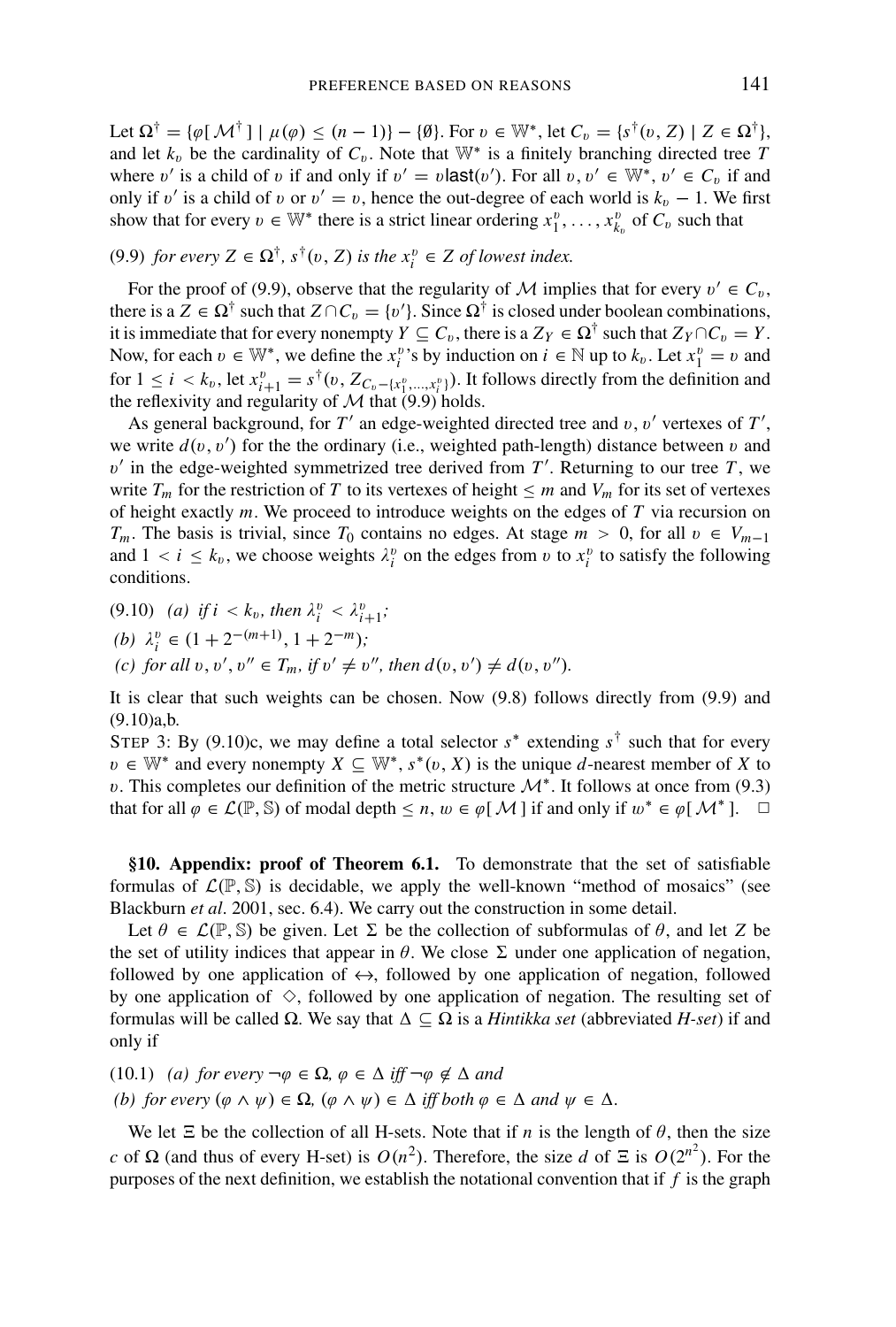of a partial function, we write  $f(a)$  for the *b* such that  $\langle a, b \rangle \in f$ , when *a* is in the domain of *f*. A *brick* is a triple  $\langle \Delta, \sigma, \{v_X \mid X \in Z\} \rangle$  where

- (10.2) *(a)*  $\Delta$  *is an H-set*;
- *(b)*  $\sigma$  *is the graph of a partial function from*  $\Sigma$  *into*  $\Xi$  *such that*  $\varphi \in \sigma(\varphi)$  *for every*  $\varphi \in \Sigma$ *on which* σ *is defined;*
- *(c)* for each  $X \in Z$ ,  $v_X$  *is a function from*  $\sigma$  *to*  $\{i \mid 1 \le i \le \text{card}(\sigma)\}$ ;
- *(d) if*  $\Diamond \varphi \in \Delta$ *, then for some*  $\Delta' \in \text{range}(\sigma)$ *,*  $\varphi \in \Delta'$ *;*
- *(e) if*  $\Diamond \varphi \notin \Delta$ *, then for all*  $\Delta' \in \text{range}(\sigma) \cup \{ \Delta \}, \varphi \notin \Delta';$
- $(f) \Box(\varphi \leftrightarrow \psi) \in \Delta$  *if and only if*  $\sigma(\varphi) = \sigma(\psi)$ *;*
- *(g)*  $(\varphi \preceq_X \psi) \in \Delta \text{ iff } v_X(\langle \varphi, \sigma(\varphi) \rangle) \leq v_X(\langle \psi, \sigma(\psi) \rangle).$

Let *z* be the size of *Z*. Note that the number *b* of bricks is  $O(d^{c+1} \cdot c^{cz})$ .

If  $\beta$  is a brick, we write  $\beta_1$ ,  $\beta_2$ , and  $\beta_3$  for the first, second, and third coordinates of  $\beta$ . A set *B* of bricks is a *mosaic* if and only if

(10.3) *(a)* for all  $\beta, \beta' \in B$ ,  $\{\varphi \mid \Diamond \varphi \in \beta_1\} = \{\varphi \mid \Diamond \varphi \in \beta'_1\}$  and *(b) for all*  $\beta \in B$  *and for all*  $\Delta \in \text{range}(\beta_2)$  *there is a*  $\beta' \in B$  *such that*  $\beta'_1 = \Delta$ *.* 

A set *B* of bricks is a mosaic for  $\theta \in \mathcal{L}(\mathbb{P}, \mathbb{S})$  if and only if *B* is a mosaic and for some  $\beta \in B$ ,  $\theta \in \beta_1$ . Note that the number of mosaics is  $O(2^b)$  and that it is decidable in time polynomial in the size of a set *B* of bricks whether *B* is a mosaic. It follows that the decision problem "Does there exist a mosaic for  $\theta$ " is in NTIME(*b*). Theorem 6.1 is thus a corollary to the following.

**PROPOSITION 10.4.** *For every*  $\theta \in \mathcal{L}(\mathbb{P}, \mathbb{S})$ ,  $\theta$  *is satisfiable if and only if there is a mosaic for* θ*.*

To prove the left to right direction of Proposition 10.4, let satisfiable  $\theta \in \mathcal{L}(\mathbb{P}, \mathbb{S})$  be given. For notational convenience we assume that  $Z = \{X\}$ . The generalization to multiple utility indices is routine. Let model  $\mathcal{M} = (\mathbb{W}, s, u, t)$  satisfy  $\theta$  and suppose that  $w_0 \in$  $\theta[\mathcal{M}]$ . For each  $w \in \mathbb{W}$ , let  $\Delta_w = {\varphi \in \Omega \mid w \in \varphi[\mathcal{M}]}$ . Note that for every  $w \in \mathbb{W}$ ,  $\Delta_w$  is an H-set. Now for each  $w \in \mathbb{W}$ , we construct a brick  $\beta_w = \langle \Delta_w, \sigma_w, v_w \rangle$ , where for each  $\varphi \in \Sigma$ ,

$$
\sigma_w(\varphi)=\Delta_{s(w,\varphi[\mathcal{M}])}
$$

and for all  $\varphi, \psi \in \Delta_w$ 

$$
v_w(\langle \varphi, \sigma_w(\varphi) \rangle) \leq v_w(\langle \psi, \sigma_w(\psi) \rangle) \text{ iff } u(s(w, \varphi[M])) \leq u(s(w, \psi[M]))
$$

Let  $B = \{\beta_w \mid w \in \mathbb{W}\}\$ . It is easy to verify that *B* is a mosaic for  $\theta$ .

For the right to left direction of Proposition 10.4, suppose that *B* is a mosaic for  $\theta$ . We show how to use the bricks of *B* to construct a tree-like infinite model  $\mathcal{M} = (\mathbb{W}, s, u, t)$ , the root world  $w_0$  of which satisfies  $\theta$ . The tree underlying the model is both node-labeled and edge-labeled. We call the node labels "brick-labels" and we call the edge labels "selector-labels." The construction of the tree proceeds by induction; at stage *i*, we construct the worlds of depth *i*.

At stage 0 we introduce a world  $w_0$  and label  $w_0$  with some brick  $\beta \in B$  such that  $\theta \in \beta_1$  (such a brick-label exists, since *B* is a mosaic for  $\theta$ ).

Let  $W_n$  be the set of worlds constructed at stage  $n$ . At stage  $n + 1$  we proceed as follows. For each  $w \in W_n$  we construct the children of w as follows. Let  $\beta_w = \langle \Delta_w, \sigma_w, v_w \rangle$  be the brick-label of w. For each  $\Delta \in \text{range}(\sigma_w)$  we introduce a child w' of w; we label the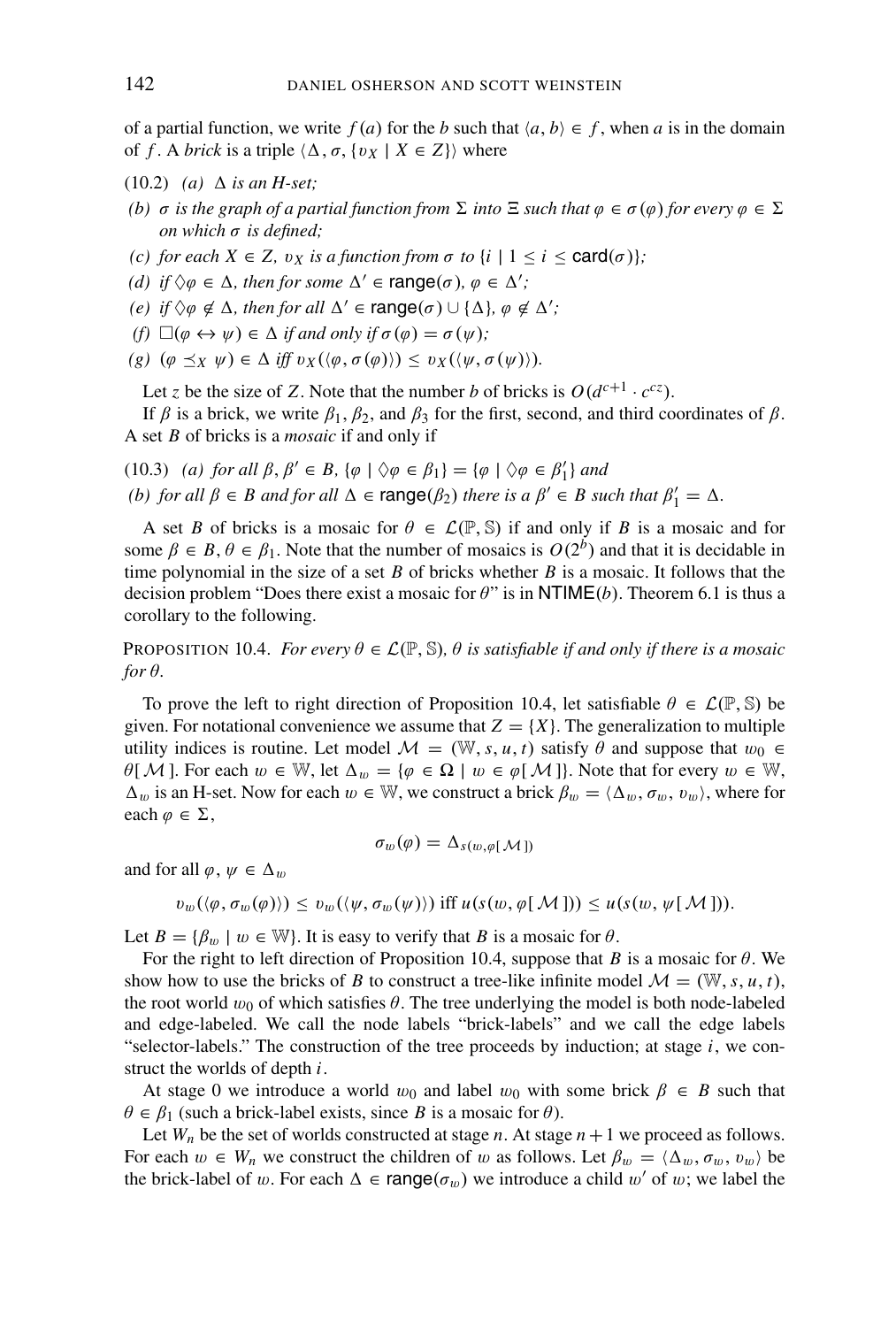edge from w to w' with selector-label  $\sigma_w^{-1}[\Delta] (= {\varphi} \mid \sigma_w(\varphi) = \Delta)$  and we choose as the the brick-label of w' some brick  $\beta \in B$  with  $\beta_1 = \Delta$  (by (10.3)ii, such a brick exists since *B* is a mosaic). This completes the definition of  $W_{n+1}$ . We let  $W = \bigcup_n W_n$ . Next we define *u* and *t*.

- (a) For every  $p \in \mathbb{P}$ ,  $t(p) = \{w \mid p \in (\beta_w)_1\}.$
- (b) For every  $w' \in \mathbb{W}$   $u(w') = v_w(\Delta)$ , where w and  $\Delta$  are the unique world and Hintikka set such that w' is a child of w and  $(\beta_{w'})_1 = \Delta$ .

To complete the definition of the model M we must specify the selection function *s*. Recall that  $\Sigma$  is the set of subformulas of  $\theta$ . For nonempty subsets *T* of W not of the form  $\varphi[\mathcal{M}]$  for some  $\varphi \in \Sigma$ , and for each w, we choose  $s(w, T)$  to be an arbitrary element of *T*. For  $\varphi \in \Sigma$  we wish to define *s* so that for every  $w \in \mathbb{W}$ ,  $s(w, \varphi[\mathcal{M}])$  is the unique child w' of w such that  $\varphi$  is an element of the selector-label of the edge from w to w', provided that  $\varphi[\mathcal{M}]$  is nonempty. Since, in general,  $\varphi[\mathcal{M}]$  depends on *s*, we will define *s* on sets of the form  $\varphi[\mathcal{M}]$  by recursion on the logical complexity of  $\varphi$ . Simultaneously, we will prove by induction on logical complexity that for every  $w \in \mathbb{W}$  and  $\varphi \in \Sigma$ ,

$$
w \in \varphi[\mathcal{M}]
$$
 iff  $\varphi \in (\beta_w)_1$ ,

thereby completing the proof of the theorem.

Basis: It follows immediately from the definition of *t* that for every  $p \in \Sigma$  and  $w \in \mathbb{W}$ :

 $(10.5)$   $w \in p[\mathcal{M}]$  *iff*  $p \in (\beta_w)_1$ .

Now, for each  $p \in \Sigma$  and  $w \in \mathbb{W}$ , we let  $s(w, p[\mathcal{M}])$  be the unique child w' of w such that *p* is an element of the selector-label of the edge from *w* to *w'*, provided that  $p[M]$  is nonempty. In order to secure the legitimacy of this definition we need to verify that

(10.6) *(a) s*(w, *p*[M]) ∈ *p*[M]*;*

*(b)*  $p[\mathcal{M}] = \emptyset$  *iff no selector-label of an edge exiting w contains p;* 

*(c)* for all  $q \in \Sigma$ ,  $p[\mathcal{M}] = q[\mathcal{M}]$  *iff p and q are contained in exactly the same selectorlabels of edges exiting* w *(i.e., either none of them, or a unique one containing both).*

Condition (10.6)a follows immediately from (10.5). In order to establish (10.6)b, suppose first that  $p[\mathcal{M}] = \emptyset$ . By (10.5), it follows that for all  $w' \in \mathbb{W}$ ,  $p \notin (\beta_{w'})_1$ . Hence, for no child w' of w is  $p \in (\beta_{w'})_1$ . Therefore, no selector-label of an edge exiting w contains  $p$ . For the converse, suppose that no selector-label of an edge exiting  $w$  contains *p*. Note that since  $p \in \Sigma$ ,  $\neg \Diamond p \in \Omega$ . It follows from (10.2)d that  $\Diamond p \notin (\beta_w)_1$ , and thence from (10.3)a, that for every  $w' \in \mathbb{W}, \Diamond p \notin (\beta_{w'})_1$ . Hence, by (10.1)a, for every  $w' \in \mathbb{W}$ ,  $\neg \Diamond p \in (\beta_{w'})_1$ . Therefore, by (10.2)e and (10.1)a, for every  $w' \in \mathbb{W}$ ,  $p \notin (\beta_{w'})_1$ . Hence, by (10.5),  $p[\mathcal{M}] = \emptyset$ .

In order to establish (10.6)c, suppose first that  $q \in \Sigma$  and  $p[\mathcal{M}] = q[\mathcal{M}]$ . By (10.5), we may conclude that for all  $w' \in W$ ,  $p \in (\beta_{w'})_1$  iff  $q \in (\beta_{w'})_1$ ; the RHS of (10.6)c now follows immediately from the definition of  $M$  (the argument parallels that for the left to right direction of (10.6)b above). Finally, suppose that  $p$  and  $q$  are contained in exactly the same selector-labels of edges exiting  $w$ . We may suppose that this set is nonempty, for otherwise the result follows from (10.6)b. It follows at once that  $\sigma_w(p) = \sigma_w(q)$ . Note that since  $p, q \in \Sigma$ ,  $\square(p \leftrightarrow q) \in \Omega$ ; we may then conclude, by (10.2)6, that  $\square(p \leftrightarrow q) \in (\beta_w)_1$ . Hence, by (10.3)a, for all  $w' \in \mathbb{W}$ ,  $\square(p \leftrightarrow q) \in (\beta_{w'})_1$ . But then, by (10.1)a,b and (10.2)e, for all  $w' \in W$ ,  $p \in (\beta_{w'})_1$  iff  $q \in (\beta_{w'})_1$ . We may conclude, by  $(10.5)$ , that  $p[\mathcal{M}] = q[\mathcal{M}].$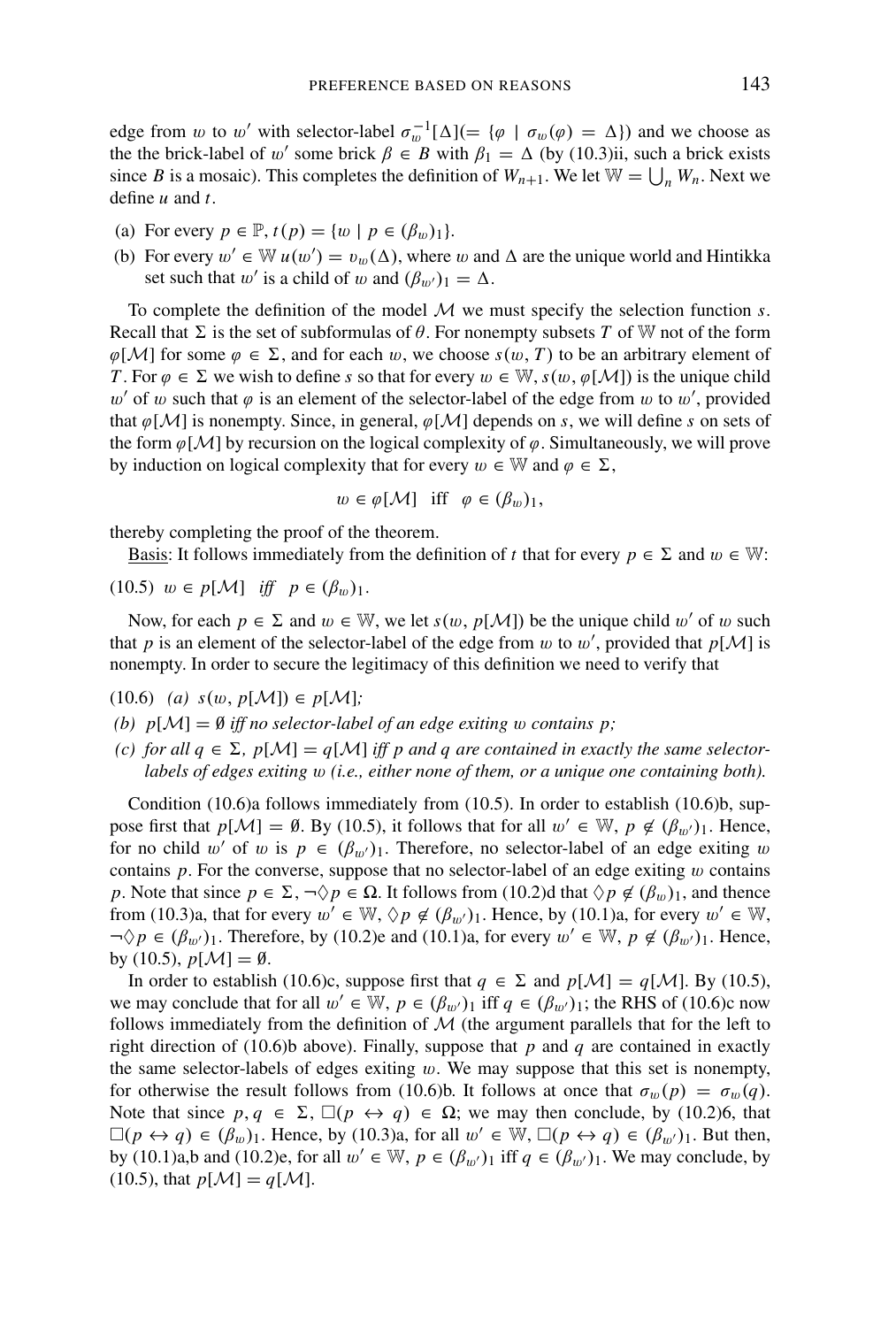*Induction Hypothesis:* Suppose that for all  $w \in \mathbb{W}$ ,

- (10.7) *(a)*  $w \in \varphi[\mathcal{M}]$  *iff*  $\varphi \in (\beta_w)_1$ ; *(b)*  $w \in \psi[\mathcal{M}]$  *iff*  $\psi \in (\beta_w)_1$ ;
- *(c)*  $s(w, \varphi[\mathcal{M}])$  *and*  $s(w, \psi[\mathcal{M}])$  *are determined.*

Induction Step: It follows immediately from (10.1)a,b and (10.7)a,b that for all  $w \in W$ ,

 $w \in (\varphi \land \psi)[\mathcal{M}]$  iff  $(\varphi \land \psi) \in (\beta_m)_1$ 

and

$$
w \in (\neg \varphi)[\mathcal{M}]
$$
 iff  $(\neg \varphi) \in (\beta_w)_1$ .

It remains to show that

 $w \in (\varphi \preceq \psi)[\mathcal{M}]$  iff  $(\varphi \preceq \psi) \in (\beta_w)_1$ .

Suppose first that  $w \in (\varphi \preceq \psi)$ [M]. Then,  $s(w, \varphi[M])$  and  $s(w, \psi[M])$  are both defined and  $v_w(s(w, \varphi[\mathcal{M}])) = u(s(w, \varphi[\mathcal{M}])) \leq u(s(w, \psi[\mathcal{M}])) = v_w(s(w, \psi[\mathcal{M}]))$ . It follows at once, by (10.2)g and (10.7)a,b, that  $(\varphi \preceq \psi) \in (\beta_w)_1$ . Suppose, on the other hand, that  $w \notin (\varphi \preceq \psi) [\mathcal{M}]$ . Then either at least one of  $\varphi[\mathcal{M}]$  or  $\psi[\mathcal{M}]$  is empty, or  $v_w(s(w, \psi[\mathcal{M}])) = u(s(w, \psi[\mathcal{M}])) < u(s(w, \phi[\mathcal{M}])) = v_w(s(w, \phi[\mathcal{M}]))$ . In either case, it follows from (10.7)a,b, (10.1)a, and (10.2)g, that  $(\varphi \preceq \psi) \notin (\beta_w)_1$ .

The extension of the definition of *s* to  $(\varphi \land \psi)[\mathcal{M}]$ ,  $(\neg \varphi)[\mathcal{M}]$ , and  $(\varphi \preceq \psi)[\mathcal{M}]$  is stified exactly as in the basis of the induction. justified exactly as in the basis of the induction.

The above argument may be adapted to establish Corollaries 6.2 and 6.3.

*Proof of Corollary 6.2.* We modify the construction of (W,*s*, *u*, *t*) in the argument for the right to left direction of Proposition 10.4 to build a finite model satisfying  $\theta$  from a mosaic *B* for  $\theta$ . Let  $\mathbb{W} = \bigcup_n W_n$  be the set of worlds constructed in the proof above, and let *n* be the first stage such that for every  $w \in \mathbb{W}$  there is an  $m < n$  and a  $w' \in W_m$  such that  $\beta_w = \beta_{w'}$ . We now close the construction of (W, s, u, t) at stage  $n + 1$  by choosing the children of each  $w \in W_n$  to be suitable worlds in  $\bigcup_{m \le n} W_m$  that satisfy the conditions in the construction of  $(W, s, u, t)$ .

*Proof of Corollary 6.3.* We modify the definition of brick as follows. A *reflexive brick*  $B = \langle \Delta, \sigma, v \rangle$  is a brick that satisfies the following additional condition:

(10.8) *for all*  $\varphi \in \Delta$ ,  $s(\varphi) = \Delta$ .

A *reflexive mosaic* is a mosaic composed of reflexive bricks; a reflexive mosaic for  $\theta$  is defined similarly. Corollary 6.3 follows from the next proposition.

## **PROPOSITION 10.9.** *For every*  $\theta \in \mathcal{L}(\mathbb{P}, \mathbb{S})$ ,  $\theta$  *is satisfiable in a reflexive model if and only if there is a reflexive mosaic for* θ*.*

The proof of Proposition 10.9 is a straightforward adaptation of the proof of Proposition 10.4. The only subtlety is that in the definition of the tree-like model  $(W, s, u, t)$  we can no longer define *u* in advance, but must define it by recursion following the recursive construction of the tree. We extend the definition of  $u$  to the children of a world  $w$  by choosing rational values for the children in such a way as to establish an isomorphism with the order induced by  $v_w$ , remembering that w will be chosen as a child of w in the obvious way, so that *u* must retain the value for *w* that was determined at stage *n*.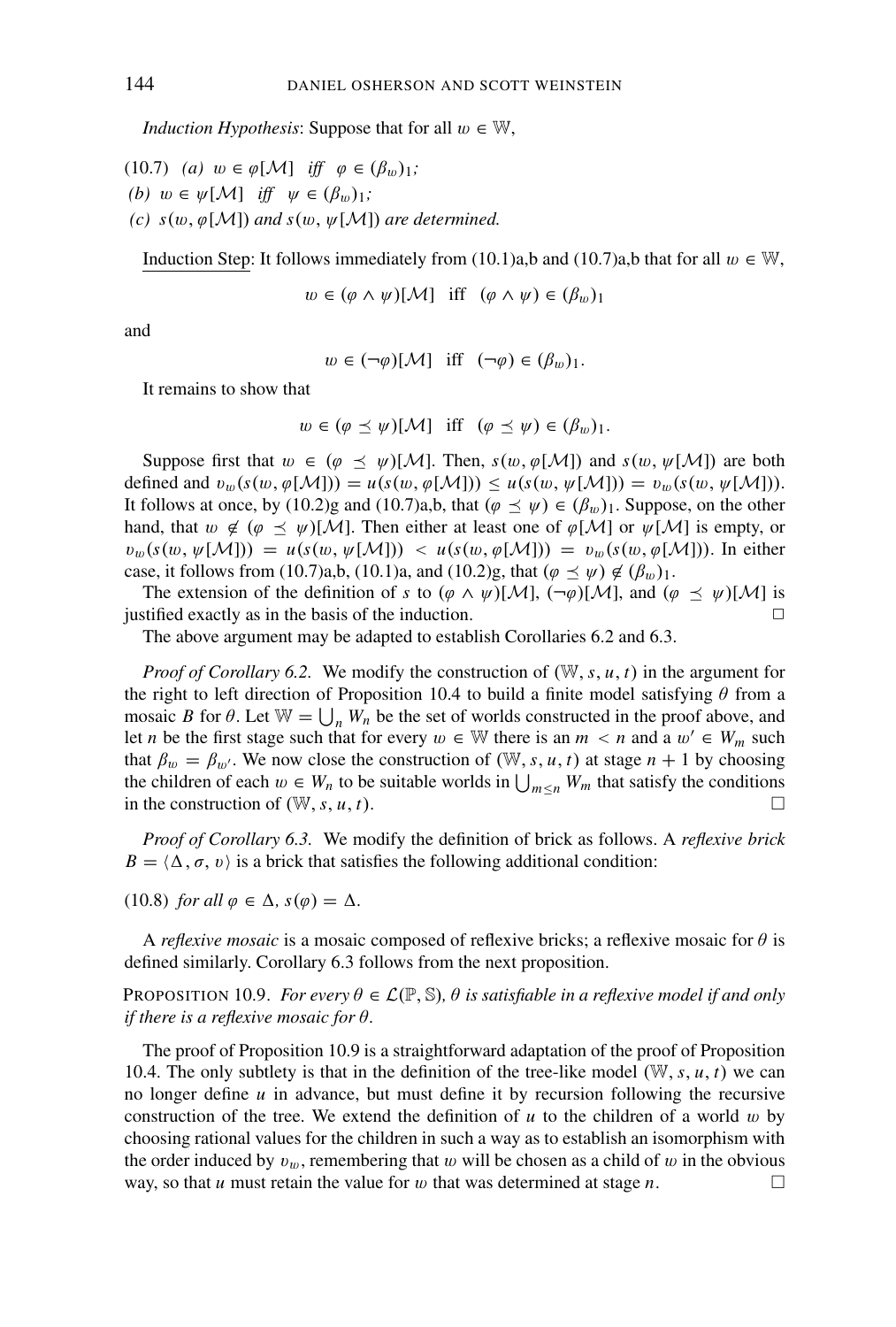**§11. Appendix: proof of Theorem 6.4.** Both sets of formulas are **NP**-hard since the satisfiability problem for nonmodal sentential logic is ptime-reducible to each. A straightforward application of the mosaic method yields the conclusion that each is in  $\mathbf{NP}$ .  $\Box$ 

**§12. Appendix: proof of Theorem 6.5.** We derive the compactness theorem for  $\mathcal{L}(\mathbb{P}, \mathbb{S})$ , where the signature  $(\mathbb{P}, \mathbb{S})$  is countable, as a corollary to the compactness theorem for first-order logic. Our argument follows a standard strategy which proceeds via translating a modal language into a (fragment of) first-order logic. The translation essentially codifies the definition of satisfaction over some class of relational frames. In our case, this direct strategy requires modification since our "frames" are not (first-order) relational structures, in particular, the selection function has a "type 1" argument, the proposition from which a salient confirming representative is chosen. Moreover, the utility functions, whose range is the set of real numbers, present another obstacle to smooth "first-orderization" in the context of our compactness argument. To overcome these difficulties, the first step in our compactness proof is to "compile" a structure  $\mathcal{M} = (\mathbb{W}, s, u, t)$  into a relational structure  $\mathcal{F}_{\mathcal{M}}$  and to translate each sentence  $\varphi \in \mathcal{L}(\mathbb{P}, \mathbb{S})$  to a first-order formula  $\varphi^{\dagger}(x)$  with one free variable such that for all  $w \in \mathbb{W}$ ,

(12.1)  $w \in \varphi[\mathcal{M}]$  *iff*  $\mathcal{F}_\mathcal{M} \models \varphi^\dagger[w]$ .

Given  $M = (\mathbb{W}, s, u, t)$  of signature  $(\mathbb{P}, \mathbb{S})$ , we define  $\mathcal{F}_{M}$ . The signature of  $\mathcal{F}_{M}$ consists of a unary relation symbol  $Q_p$ , for each  $p \in \mathbb{P}$ ; a binary relation symbol  $\leq_X$ , for each *X*  $\in$  S; and a binary relation symbol  $R_{\varphi}$ , for each sentence  $\varphi$  of  $\mathcal{L}(\mathbb{P}, \mathbb{S})$ .

(12.2) *The interpretation of each relation symbol in the signature of*  $\mathcal{F}_{\mathcal{M}}$  *is defined as follows (we suppress the superscript*  $F_M$  *on each relation symbol)*:

- *(a)*  $Q_p = t(p)$ ;
- *(b)* for all  $w, w' \in \mathbb{W}$ ,  $w \leq_X w'$  if  $f(x) \leq u_X(w')$ ;
- *(c)* for all  $w, w' \in \mathbb{W}$ ,  $R_{\varphi}(w, w')$  iff  $w' = s(w, \varphi[\mathcal{M}])$ .

Note that (12.2)c implies that  $R_{\varphi}$  is the empty relation if and only if  $\varphi[\mathcal{M}] = \emptyset$ .

(12.3) *We now define, by recursion, for each sentence*  $\varphi$  *of*  $\mathcal{L}(\mathbb{P}, \mathbb{S})$ *, its translation*  $\varphi^{\dagger}(x)$ *, a formula with one free variable in the first-order language of*  $\mathcal{F}_{\mathcal{M}}$ *.* 

(a) 
$$
p^{\dagger} = Q_p(x)
$$
;  
\n(b)  $(\varphi \wedge \psi)^{\dagger} = \varphi^{\dagger}(x) \wedge \psi^{\dagger}(x)$ ;  
\n(c)  $(\neg \varphi)^{\dagger} = \neg \varphi^{\dagger}(x)$ ;  
\n(d)  $(\varphi \preceq_X \psi)^{\dagger} = (\exists y)(\exists z)(\varphi^{\dagger}(y) \wedge \psi^{\dagger}(z) \wedge R_{\varphi}(x, y) \wedge R_{\psi}(x, z) \wedge y \leq_X z)$ .

On the basis of  $(12.2)$  and  $(12.3)$ , it is now easy to verify  $(12.1)$ . Next, we describe a first-order theory *D* in the signature of  $\mathcal{F}_{\mathcal{M}}$  such that

$$
(12.4) for every M, \mathcal{F}_{\mathcal{M}} \models D
$$

and

(12.5) *for every countable first-order structure A, if A*  $\models$  *D, then for some M, A* =  $\mathcal{F}_{\mathcal{M}}$ *.* 

We proceed to describe *D*.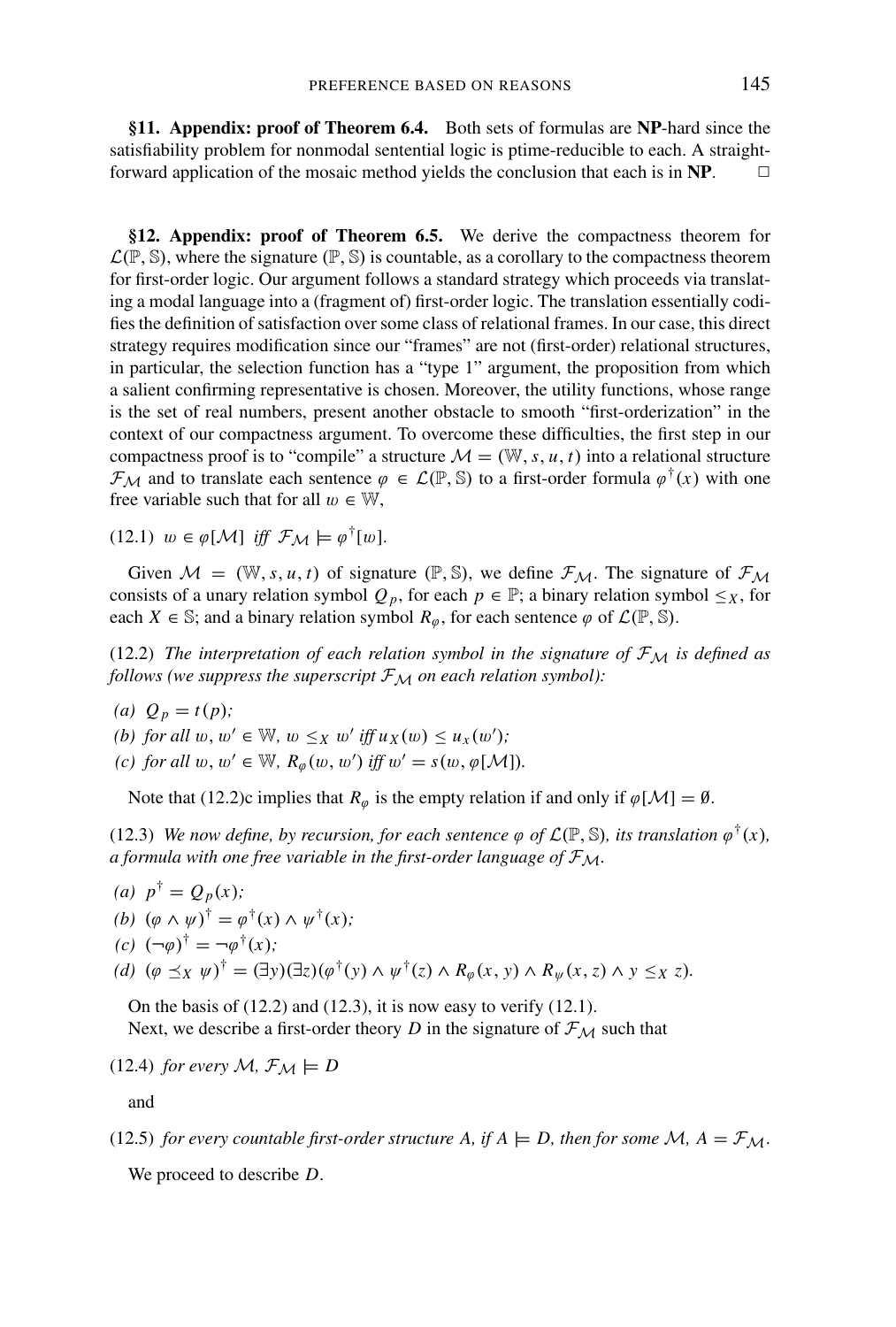(12.6) *D consists of the following first-order sentences.*

- *(a)*  $(\forall x)(\forall y)(\forall z)(x \leq_X y \rightarrow (y \leq_X z \rightarrow x \leq_X z))$ *, for each*  $X \in \mathbb{S}$ *;*
- *(b)*  $(\forall y)(y \leq x, y)$ *, for each X* ∈ S;
- *(c)*  $(\forall y)(\forall z)(y \leq x \leq \forall z \leq x \leq y)$ *, for each*  $X \in \mathbb{S}$ *;*
- *(d)*  $(\forall x)(\forall y)(R_{\varphi}(x, y) \rightarrow \varphi^{\dagger}(y))$ *, for each*  $\varphi \in \mathcal{L}(\mathbb{P}, \mathbb{S})$ *;*
- *(e)*  $(\exists x)\varphi^{\dagger}(x)$  →  $(\forall x)(\exists y)(\forall z)(R_{\varphi}(x, z) \leftrightarrow y = z)$ *, for each*  $\varphi \in \mathcal{L}(\mathbb{P}, \mathbb{S})$ *;*
- $(f)$   $(\forall x)(\varphi(x) \leftrightarrow \psi(x)) \rightarrow (\forall x)(\forall y)(R_{\varphi}(x, y) \leftrightarrow R_{\psi}(x, y))$ *, for each*  $\varphi, \psi \in \mathcal{L}(\mathbb{P}, \mathbb{S})$ *.*

It is easy to verify (12.4) by direct inspection of the clauses of (12.6). In order to verify (12.5), we argue as follows. Let *A* be a countable relational structure satisfying *D*. We define a structure  $\mathcal{M} = (\mathbb{W}, s, u, t)$ . First, let  $\mathbb{W} = |A|$  and let  $t(p) = Q_p^A$ , for each  $p \in \mathbb{P}$ . Next, by (12.6)a–c, for each  $X \in \mathbb{S}$ ,  $\leq_X^A$  is a countable linear preorder. It follows from the universality of the rational numbers among countable linear orders that a utility function *u<sub>X</sub>* may be chosen so that for all  $w, w' \in \mathbb{W}, w \leq_X w'$  if and only if  $u_X(w) \leq u_X(w')$ . For each  $\varphi \in \mathcal{L}(\mathbb{P}, \mathbb{S})$  and  $w, w' \in \mathbb{W}$ , let  $s(w, \varphi[\mathcal{M}]) = w'$  if and only if  $R_{\varphi}(w, w')$ . Finally, let  $s(w, P)$  be an arbitrarily chosen element of *P* for any proposition  $P \subseteq W$  which is not expressed by a sentence. It is easy to see that the structure  $M$  satisfies (12.5).

We now derive Theorem 6.5 from the compactness theorem for first-order logic. Let *T* be a set of sentences of  $\mathcal{L}(\mathbb{P}, \mathbb{S})$  and suppose that every finite subset  $T' \subseteq T$  is satisfiable. It follows at once from (12.1) and (12.4) that for every finite  $T' \subseteq T$ ,  $\{\varphi^{\dagger}(c) \mid \varphi \in T'\} \cup D$  is satisfiable (here  $c$  is a constant symbol). Therefore, by the Compactness and Löwenheim– Skolem Theorems for first-order logic, there is a countable structure *A* such that  $A \models \{\varnothing^{\dagger}(c) \mid \varnothing \in T\} \cup D$ . Hence, by (12.1) and (12.5). *T* is satisfiable.  $\{\varphi^{\dagger}(c) \mid \varphi \in T\} \cup D$ . Hence, by (12.1) and (12.5), *T* is satisfiable.

## BIBLIOGRAPHY

- Andréka, H., Ryan, M., & Schobbens, P.-Y. (2002). Operators and laws for combining preferential relations. *Journal of Logic and Computation*, **12**, 12–53.
- Blackburn, P., de Rijke, M., & Venema, Y. (2001). *Modal Logic*. New York, NY: Cambridge University Press.
- Dietrich, F., & List, C. (2009). *A Reason-Based Theory of Rational Choice*. Technical Report, London School of Economics.
- Gärdenfors, P. (1988). *Knowledge in Flux: Modeling the Dynamics of Epistemic States*. Cambridge, MA: MIT Press.
- Haidt, J. (2001). The emotional dog and its rational tail: A social intuitionist approach to moral judgment. *Psychological Review*, **108**, 814–834.
- Johnson, P. E. (1988). *Social Choice: Theory and Research*. New York, NY: Sage Publications.
- Keeney, R. L., & Raiffa, H. (1993). *Decisions with Multiple Objectives: Preferences and Value Trade-Offs*. Cambridge, UK: Cambridge University Press.
- Lang, J., van der Torre, L., & Weydert, E. (2003). Hidden uncertainty in the logical representation of desires. In *Proceedings of Eighteenth International Joint Conference on Artificial Intelligence (IJCAI03).* San Francisco, CA: Morgan Kaufmann.
- Levi, I. (1986). *Hard Choices: Decision Making under Unresolved Conflict*. Cambridge, UK: Cambridge University Press.
- Lewis, D. (1973). *Counterfactuals*. Cambridge, MA: Harvard University Press.
- Liu, F. (2008). Changing for the better: Preference dynamics and agent diversity. PhD Thesis, ILLC, University of Amsterdam.